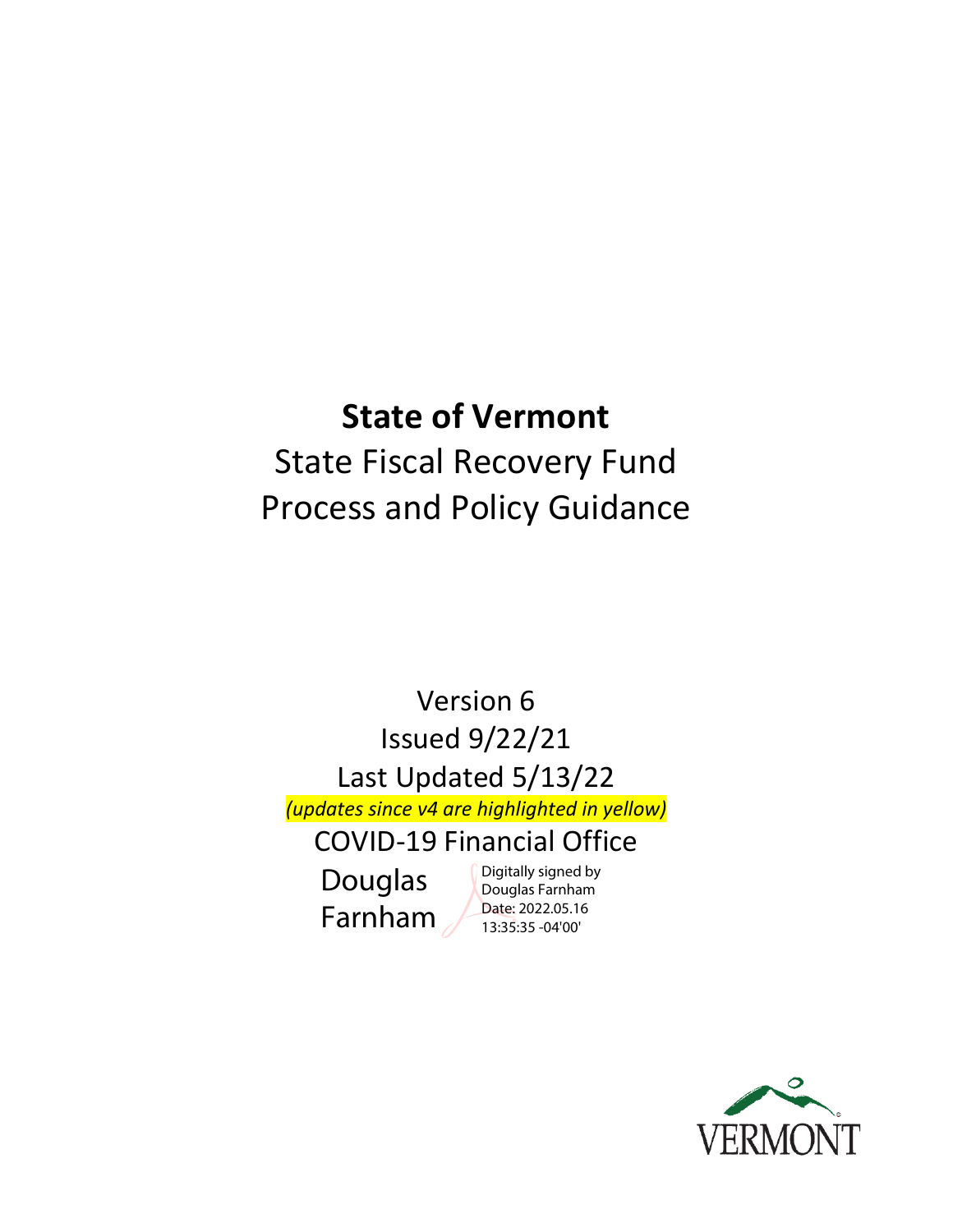# Contents

| Ι.   |    |                                                                               |  |
|------|----|-------------------------------------------------------------------------------|--|
| Ш.   |    |                                                                               |  |
| III. |    |                                                                               |  |
| IV.  |    |                                                                               |  |
| Α.   |    |                                                                               |  |
|      | 1. |                                                                               |  |
|      | 2. |                                                                               |  |
|      | 3. |                                                                               |  |
|      | 4. |                                                                               |  |
| В.   |    |                                                                               |  |
| C.   |    |                                                                               |  |
|      | 1. |                                                                               |  |
|      | 2. |                                                                               |  |
|      | 3. |                                                                               |  |
|      | 4. | For moderate- and high-risk appropriations that do not require FFP review  10 |  |
| V.   |    | Spending Authority for Additional Projects Under a Released Appropriation  10 |  |
| VI.  |    |                                                                               |  |
| Α.   |    |                                                                               |  |
|      | 1. |                                                                               |  |
|      | 2. |                                                                               |  |
|      | 3. |                                                                               |  |
|      | 4. |                                                                               |  |
| В.   |    |                                                                               |  |
|      | 1. |                                                                               |  |
|      | 2. |                                                                               |  |
| C.   |    |                                                                               |  |
|      |    |                                                                               |  |
| Α.   |    |                                                                               |  |
| В.   |    |                                                                               |  |
|      | 1. |                                                                               |  |
|      | 2. |                                                                               |  |
|      |    |                                                                               |  |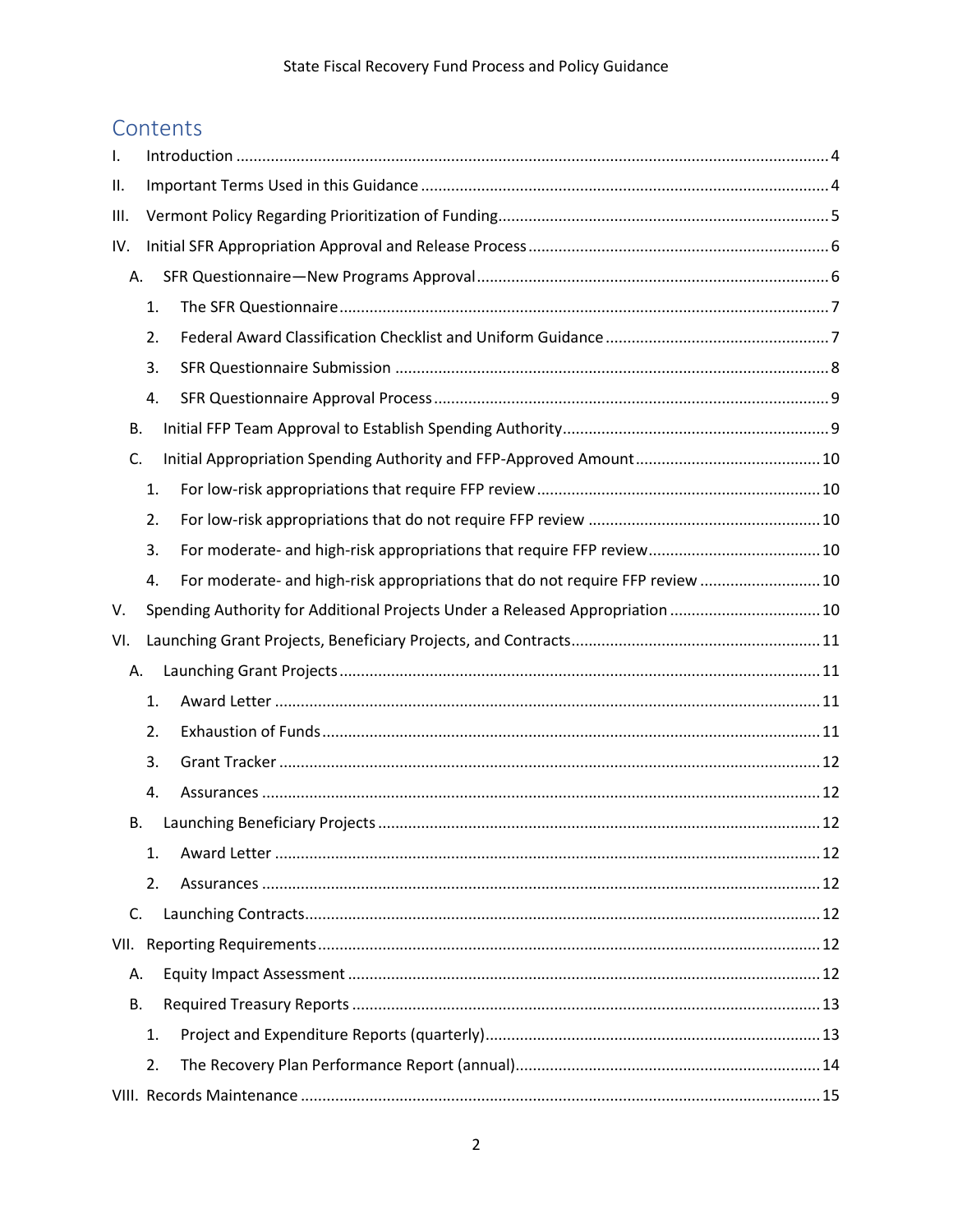## State Fiscal Recovery Fund Process and Policy Guidance

| 2. |  |
|----|--|
|    |  |
|    |  |
|    |  |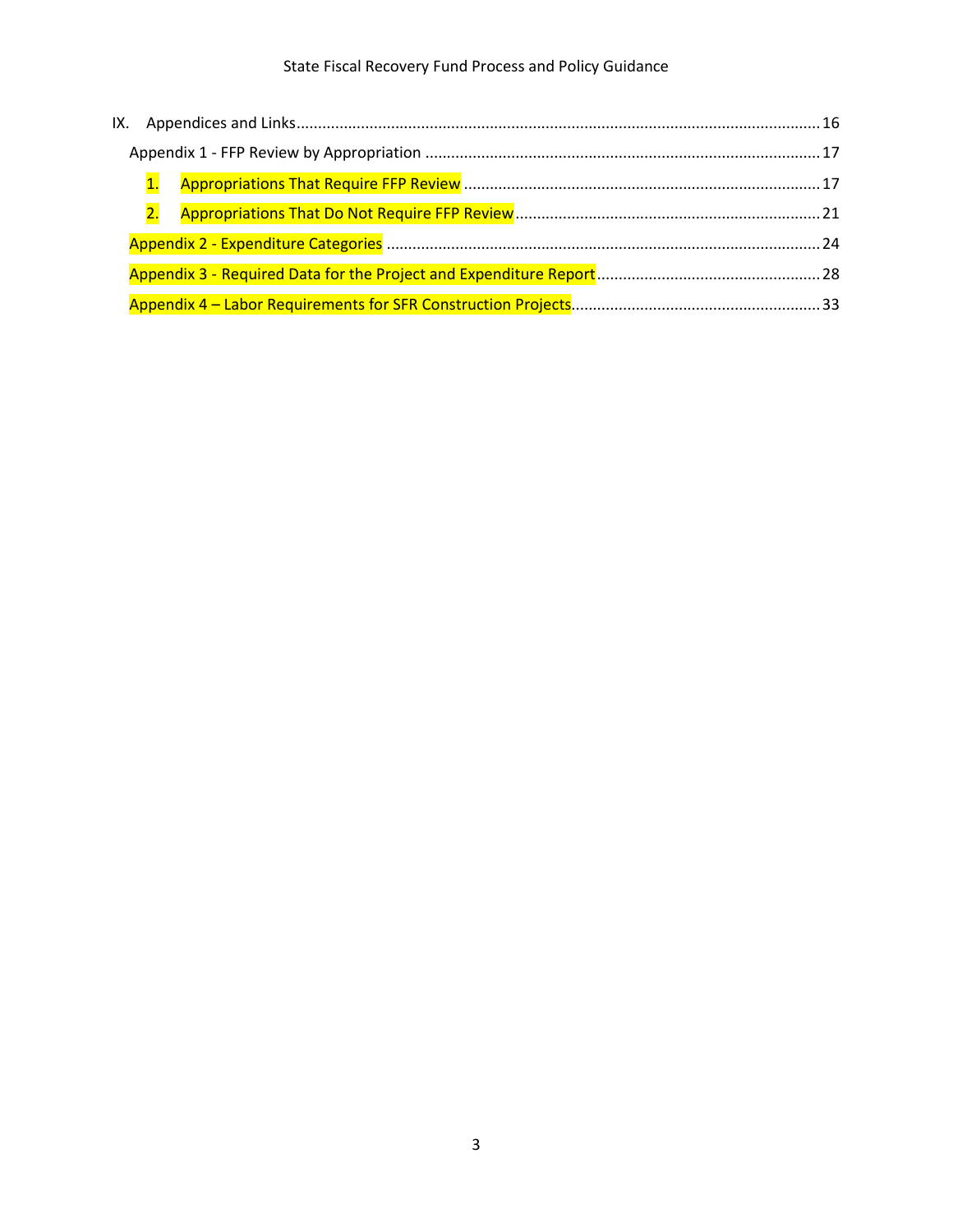# <span id="page-3-0"></span>I. Introduction

The Agency of Administration has established the COVID-19 Financial Office (CFO) to oversee the distribution of money for the State Fiscal Recovery (SFR) Fund. The CFO is charged with warranting Vermont's compliance with federal and state eligibility guidelines, documentation, and auditing conditions of COVID-19 federal funding.

This document is intended for Agencies and Departments that received SFR appropriations. It details the process and policies associated with obtaining and managing SFR funds. All SFR appropriation recipients that intend to use SFR funds for grant programs, beneficiary programs, and Agency or Department administrative expenses (including contracts and direct payments) are required to follow the outlined process, reporting, and record-retention requirements described in this document. **SFR funds are** generally subject to the requirements set forth in the Uniform Guidance (2 CFR 200). A summary of the federal requirements that apply to SFR funds will be updated [here,](https://finance.vermont.gov/sites/finance/files/documents/Train_Support/VISION_JA_OG/SFR_Federal_Fund_Requirements.pdf) to account for the latest guidance from Treasury.

Please check AOA's [COVID-19 Finance Related Guidance](https://finance.vermont.gov/covid-19-guidance) page regularly for the most updated versions of State issued guidance and templates referenced in this policy.

# <span id="page-3-1"></span>II. Important Terms Used in this Guidance

**Appropriation:** Funding outlined for a specific purpose in Vermont legislation or through the Excess Receipts process.

**Program**: Vermont SFR appropriations constitute SFR programs. SFR eligibility determinations, performed through the questionnaire process, are done at the program level by the CFO. In some cases, agencies and departments may receive multiple appropriations for the same program (if, for example, an additional tranche funding is appropriated for an existing program in subsequent legislation). $1$ 

**Project**: A project is a set of closely related activities directed toward a common purpose, often (especially in the case of infrastructure projects) in a specific geographic region. Treasury reporting and the Federally Funded Projects (FFP) Team review occur at the *project* level.

Treasury provides states flexibility in defining projects, as long as they are at a sufficient level of granularity to enable required programmatic reporting and translate to a single expenditure category (see definition below). The State has determined that the most appropriate way to define projects, consistent with the Treasury guidance, is based on projects as outlined in agencies' FFP forms. This creates a standard way to define projects across appropriations, minimizes terminology confusion for

 $<sup>1</sup>$  In most cases, an appropriation will fund a single program. In rare instances, an appropriation may provide</sup> funding for several programs, that have different program design details, warranting the submission of multiple questionnaires for a single appropriation. If this case applies to your appropriation, please contact the CFO for further assistance.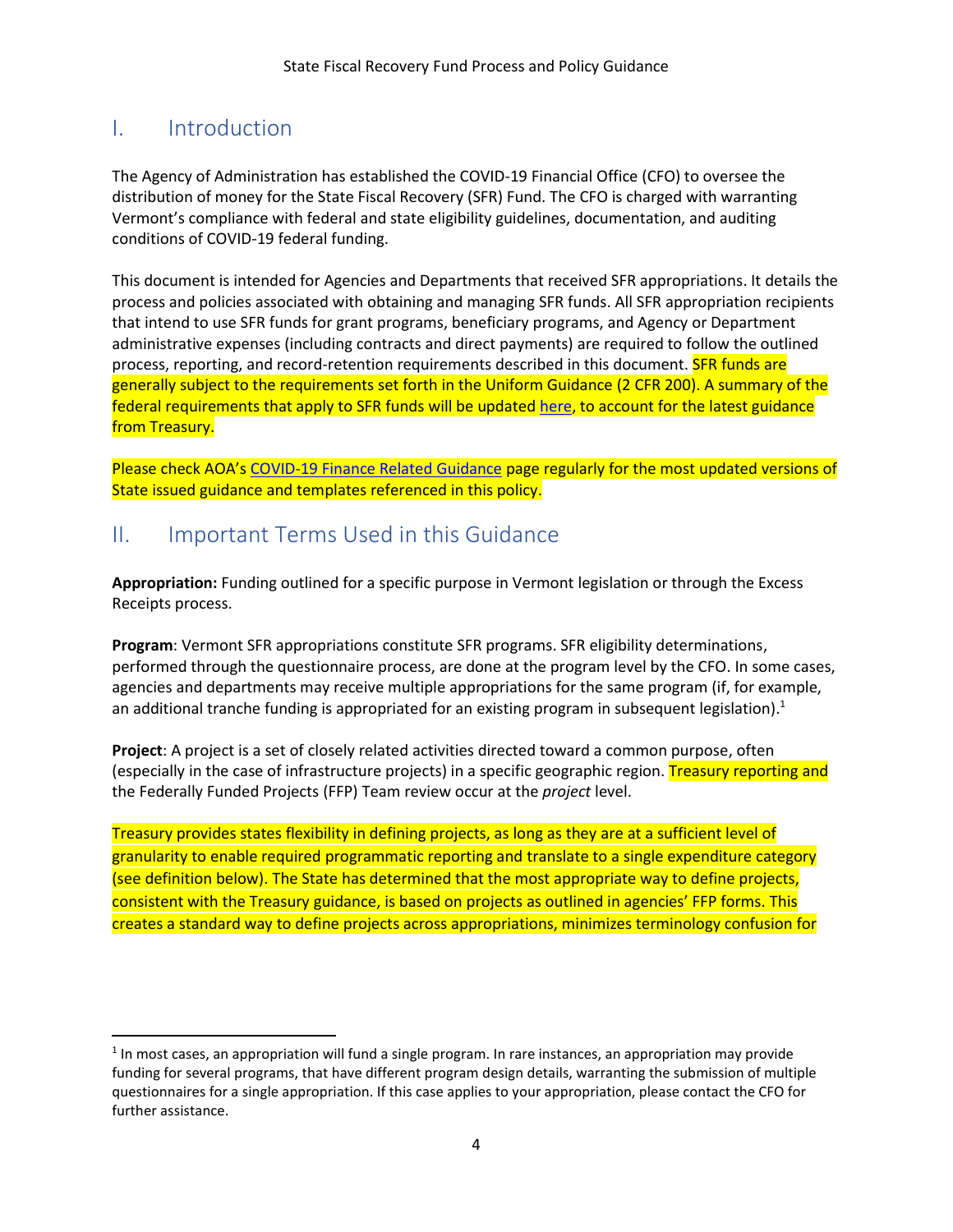agencies across their various State and Federal reporting requirements, and aligns with the Treasury definition to group similar activities that also correspond to a single expenditure category.<sup>2</sup>

Programs may contain one or many projects, depending on the purpose of the appropriation. For example:

- An appropriation to the Agency of Commerce and Community Development for the purpose of establishing a statewide Economic Recovery Bridge Program to small businesses would be a *program* with one *project*
- An appropriation of \$50 million to the Department of Mental Health to improve mental health services in the State is one *program*, and it may include funding for a statewide mental health call center *project* and two additional *projects* for facilities improvements at two different mental health providers in the State.

**Expenditure Categories (EC)**: Categories that relate to uses of SFR funds as established by Treasury. Expenditure Categories are used in Treasury reports to categorize projects based on allowable final rule categories of use. ECs are essential for tracking performance at the project level and understanding the SFR reporting requirements specific to your project. ECs are associated with specific output measures, key performance indicators, and other required programmatic data associated with the type of expenditure. As your appropriation is organized into individual projects, please coordinate with the CFO if you have questions about the EC assigned to your project. There may be multiple projects assigned to a single EC, but a single project will only map to one EC. Please see *Appendix 2* for a full list of Expenditure Categories.

# <span id="page-4-0"></span>III. Vermont Policy Regarding Prioritization of Funding

It is State policy, and the best practice for fellow Vermonters needing COVID-19 assistance, that SFR may only be used to cover expenses that are not eligible for FEMA-Public Assistance. If costs are FEMAeligible and meet the minimum threshold required (\$3,300), Vermont entities should apply for FEMA funding before using any other federal funding sources. Consistent with this policy, SFR funds shall not be used to cover expenses that are FEMA eligible, unless explicitly authorized by the CFO. This policy is in place to ensure that SFR and other less restrictive funding sources are available for those COVID-19 needs that are not eligible for other, more restrictive sources of funding. For additional details, please refer to the most recently issued FEMA Prioritization Memo on AOA's webpage for [COVID-19 Finance](https://finance.vermont.gov/covid-19-guidance)  [Related Guidance.](https://finance.vermont.gov/covid-19-guidance)

This funding prioritization policy is required for state agencies, departments, component units, and hospitals and medical providers. Other Vermont entities may leverage federal funding sources directly available to them for their expenses without the requirement to leverage FEMA funding first.

<sup>&</sup>lt;sup>2</sup> For appropriations that do not require FFP review, if the use of funds requires reporting via separate projects (uses falling under different expenditure categories or including activities directed towards different purposes, etc.), agencies or departments should contact the CFO to coordinate the project breakdown.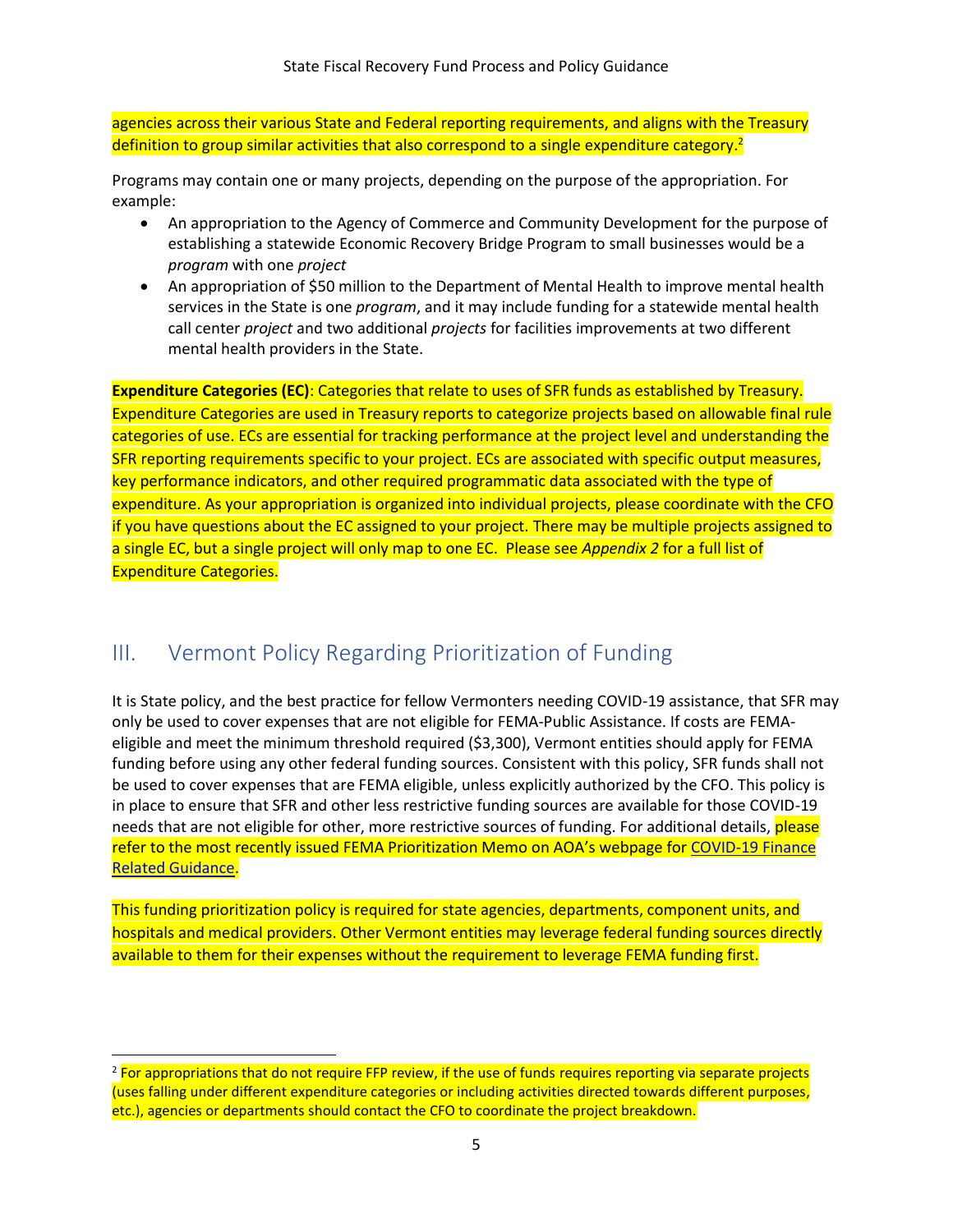# <span id="page-5-0"></span>IV. Initial SFR Appropriation Approval and Release Process

The funding release and risk remediation for an SFR appropriation requires that agencies and departments follow the below process. As shown in the process map below, the steps include:

- Obtaining Federally Funded Projects (FFP) Team approval (if necessary),
- Submitting the SFR Questionnaire, and
- Receiving spending authority through the SFR Questionnaire process.

This section will detail the necessary actions in each step, including the differences in processes depending on the appropriation risk. A more concise step-by-step explanation can be found in the **SFR** [Process Map Outline](https://finance.vermont.gov/sites/finance/files/documents/About_Dept/SFR%20Process%20Map%20Outline.pdf)*.*





## A. SFR Questionnaire—New Programs Approval

<span id="page-5-1"></span>In order to obtain spending authority for an appropriation from AOA, agencies and departments which have received an appropriation of SFR funds will complete the **SFR Questionnaire**. For each SFR appropriation involving a new program (in contrast to an appropriation providing additional SFR funding to an existing program), please identify whether the appropriation will be used to launch a **grant/beneficiary program** and/or to cover **Agency or Department expenses** (including contracts and direct payments).<sup>3</sup>

<sup>&</sup>lt;sup>3</sup> For more guidance on funding administrative expenses, please refer to the Statewide Promotional Services [Vendor Selection Process](https://finance.vermont.gov/sites/finance/files/documents/Train_Support/VISION_JA_OG/Memo%20re%20ARPA%20Administrative%20Expenses%20Memo%20-%20July%2019.pdf)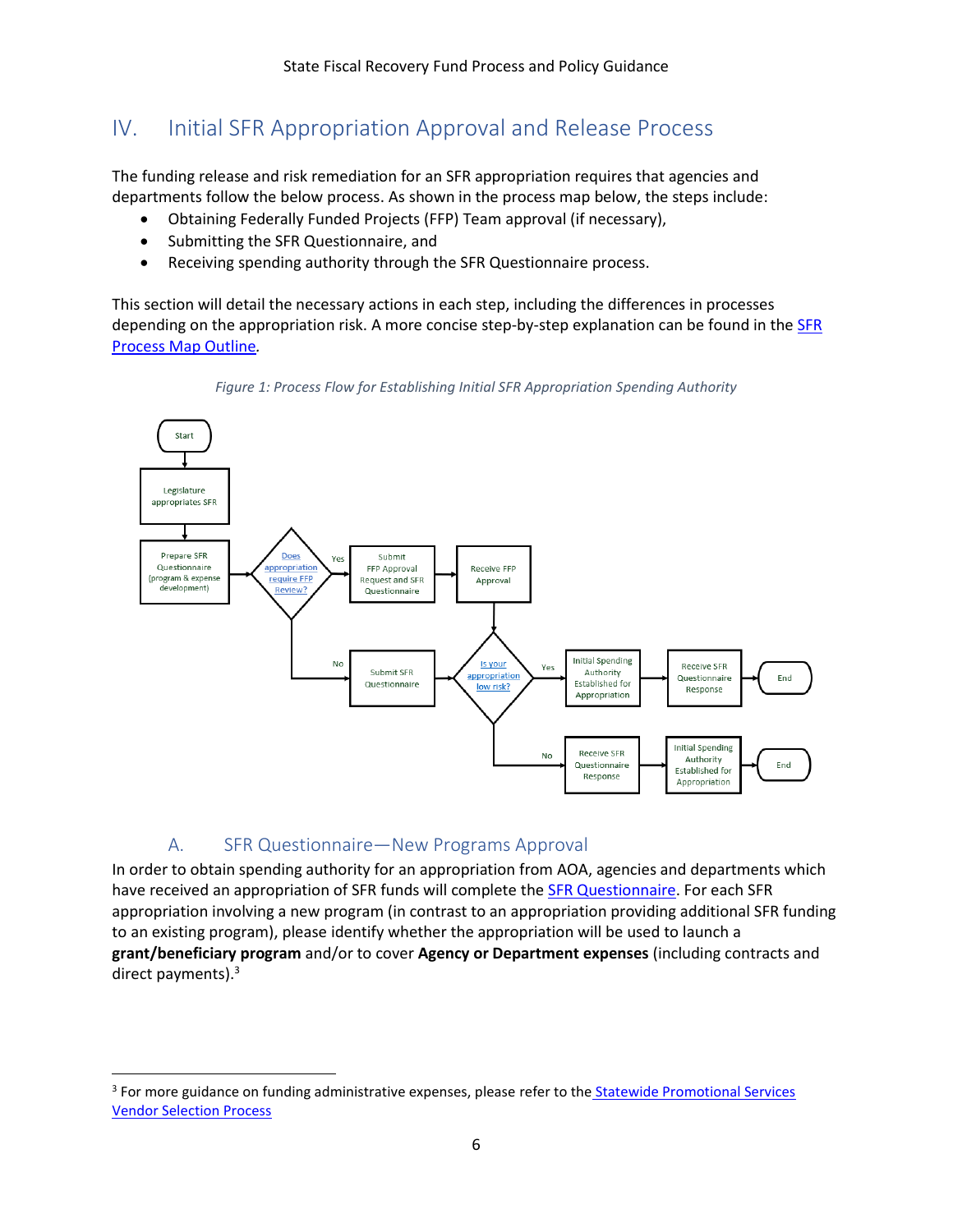#### *Definitions*

**Grant/beneficiary program:** A program that provides funding to non-State entities/individuals for their own demonstrated COVID-19 needs (beneficiary) or to carry out a SFR program on behalf of the State that ultimately benefits other impacted entities, households, or industries (subrecipient).

**Agency or department expenses:** An agency or department's own operating COVID-19 costs and contracts.

## <span id="page-6-0"></span>1. The SFR Questionnaire

The **SFR** Questionnaire is intended to capture agencies' and departments' planned use of SFR, with sufficient program design and expenditure plan details to inform a CFO review of funding risk and remediation based on Treasury guidelines.

Please follow the instructions outlined in the SFR Questionnaire template for more detailed guidance on the information required for each section of the SFR Questionnaire. For grant/beneficiary programs, please include one program per questionnaire and identify the appropriation(s) for this program in Section 1. For Agency or Department expenses, expenses that fall within multiple appropriations can be combined into one questionnaire, with the appropriation Act/Section numbers and/or Excess Receipts Numbers identified in Section 1 of the SFR Questionnaire.

The SFR Questionnaire is intended to capture the Agency or Department's use of funds across the identified appropriations. As such, the Use of Funds section of the SFR Questionnaire should be filled out to capture the intended use of funds for any identified programs and expenses included in the SFR Questionnaire.

Please submit your SFR Questionnaire only after you work through the details of your program design and expenditure plans, to ensure that your questionnaire accurately captures your use of funds. This is critical to help ensure that the CFO review and risk remediation is tailored to your use of funds and program design.

## <span id="page-6-1"></span>2. Federal Award Classification Checklist and Uniform Guidance

As part of the SFR Questionnaire process, AOA is also including a Federal Award Classification [Checklist,](https://finance.vermont.gov/sites/finance/files/documents/Train_Support/VISION_JA_OG/COVID-19_Federal%20Award%20Classification%20Checklist.pdf) which helps determine whether a program involves a contract, grant, or beneficiary relationship. This checklist is optional and is recommended for programs in which the relationship between the State and the entity/individuals receiving funds could be classified as a beneficiary relationship. **Without a Classification Checklist submission and approval of the CFO, AOA policy defaults classifications to "grant" programs and "subrecipient" relationships, rather than "beneficiary" relationships. CFO approval is required for beneficiary designations.**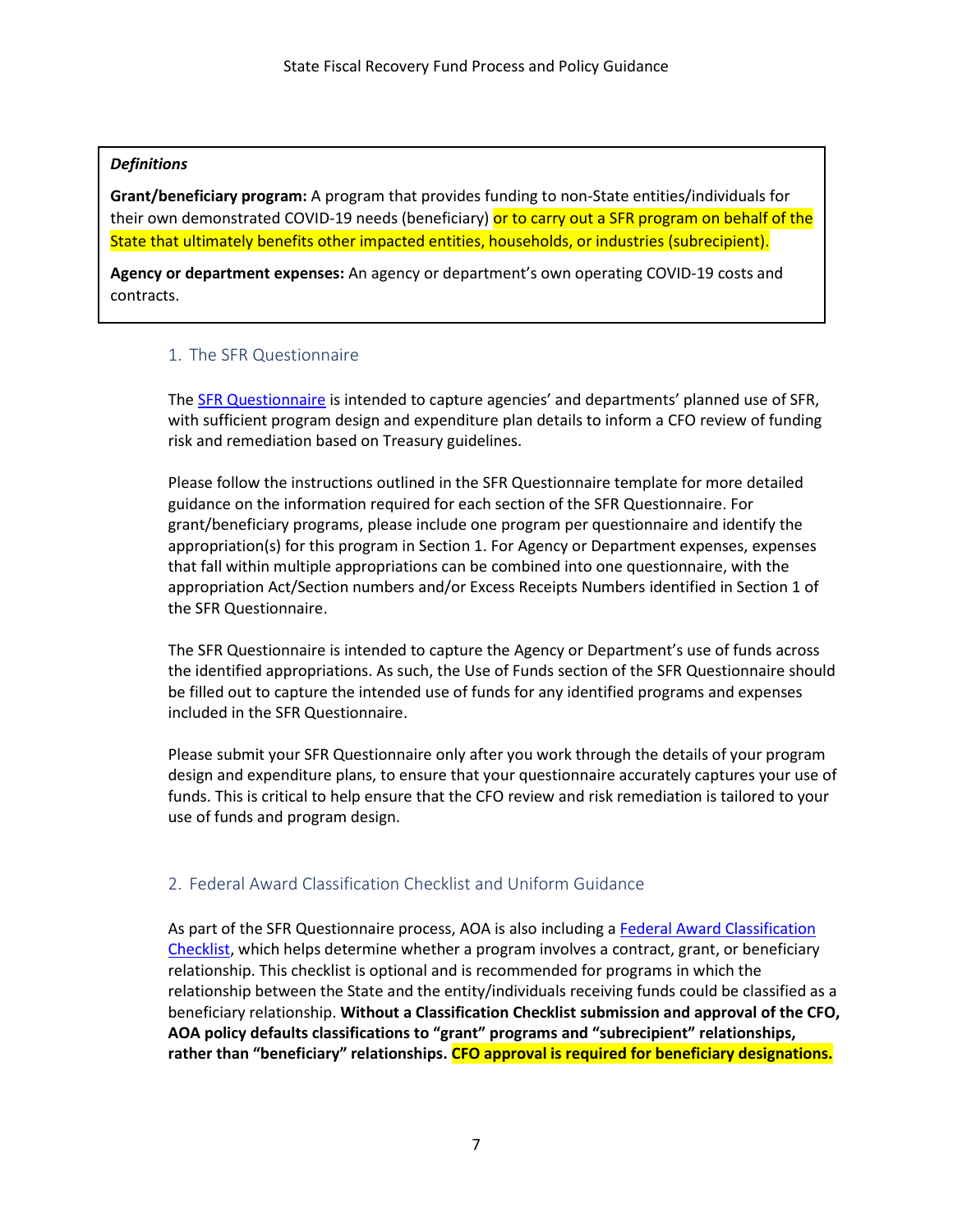Please complete the [Federal Award Classification Checklist](https://finance.vermont.gov/sites/finance/files/documents/Train_Support/VISION_JA_OG/COVID-19_Federal%20Award%20Classification%20Checklist.pdf) and send it to

[ADM.COVID@vermont.gov](mailto:ADM.COVID@vermont.gov) with your SFR Questionnaire. Programs which fill an important shortterm need should request expedited review through AOA.

#### **Recipient Designations**

Based on the information provided, local governments, businesses, non-profits, educational institutions, or individuals could fall under any of the three categories: subrecipient, beneficiary, or contractor. The designation of an entity/individual as a subrecipient, contractor, or beneficiary determines if Treasury will subject the entity to the administrative and monitoring requirements of the Single Audit Act.

When filling out the checklist to determine these designations, oversight agencies should determine if:

- a) SFR payments are provided to individuals or entities for the purpose of directly benefitting the individual or entity as a result of experiencing a public health impact or negative economic impact of the pandemic **(beneficiary relationship)**
- b) The entity will be hired to provide property, goods, or services according to terms and conditions set by the State **(contractor relationship)**
- c) The entity will receive funding from the State to carry out an SFR program or project on behalf of the State **(subrecipient relationship)**

The final rule summarizes the distinction between subrecipients and beneficiaries as follows:

*"The distinction between a subrecipient and a beneficiary, therefore, is contingent upon the rationale for why a recipient is providing funds to the individual or entity. If the recipient is providing funds to the individual or entity for the purpose of carrying out a SLFRF program or project on behalf of the recipient, the individual or entity is acting as a subrecipient. Acting as a subrecipient, the individual or entity is subject to subrecipient monitoring and reporting requirements. Conversely, if the recipient is providing funds to the individual or entity for the purpose of directly benefitting the individual or entity as a result of experiencing a public health impact or negative economic impact of the pandemic, the individual or entity is acting as a beneficiary. Acting as a beneficiary, the individual or entity is not subject to subrecipient monitoring and reporting requirements."<sup>4</sup>*

The State will need to adhere to the Single Audit Act and 2 CFR 200, Uniform Guidance, for its subrecipient relationships. In addition to these requirements, the State also needs to track subrecipient awards and entities in the VISION Grant Tracker. For more information on reporting requirements, see Section VIII, *Reporting Requirements.*

## <span id="page-7-0"></span>3. SFR Questionnaire Submission

After completing the questionnaire (and checklist, if applicable), please send them to [ADM.COVID@vermont.gov](mailto:ADM.COVID@vermont.gov) a minimum of two weeks prior to using SFR appropriations or excess receipts. Programs which fill an important short-term need should request expedited review through AOA.

<sup>&</sup>lt;sup>4</sup> Federal Register, Vol. 87, No. 18, Rules and Regulations. January 27, 2022 (p. 4394).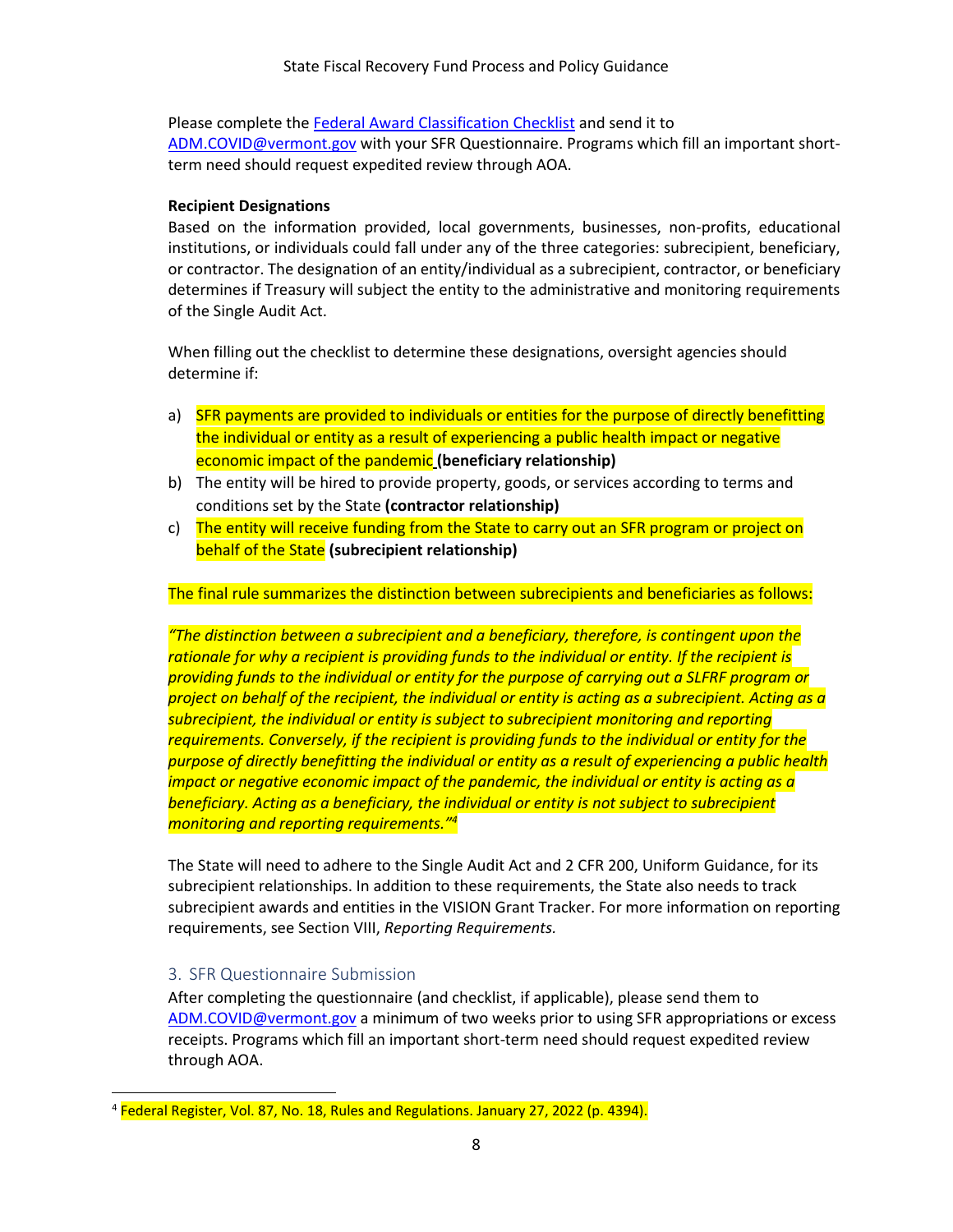## <span id="page-8-0"></span>4. SFR Questionnaire Approval Process

After reviewing an Agency or Department's questionnaire and checklist (if necessary), AOA will provide a SFR Questionnaire Response Memo to all entities regarding grant programs, beneficiary programs, contracts, and/or other administrative expenses detailed in the SFR Questionnaire. Response Memos will outline alignment of the proposed use of SFR funds with Treasury SFR guidance and suggest, where necessary, risk mitigation processes for entities to follow. For appropriations requiring Federally Funded Projects (FFP) Team review, Response Memos will only be issued after FFP approval.

Upon receiving the Response Memo from AOA, Departments or Agencies must sign and acknowledge that they will conduct the program as described (including any risk mitigations required) and complete a set of attestations.

## B. Initial FFP Team Approval to Establish Spending Authority

<span id="page-8-1"></span>(Applies to a subset of appropriations – see *Appendix 1 - FFP Review by Appropriation* to determine if your appropriation requires FFP approval).

To facilitate coordination between Projects, especially infrastructure Projects, and ensure agencies and departments maximize the unique opportunity presented by the SFR, some appropriations require that their component projects receive a recommendation for funding from the FFP Team<sup>5</sup> to the Governor. *Appendix 1* includes the full list of appropriations requiring FFP and Gubernatorial approval. This step aims to align SFR programs and projects with both the strategic goals of making Vermont more affordable, growing the economy, protecting the vulnerable, modernizing state government, and ensuring we are maximizing the value of every federal dollar for lasting transformative change. Having interagency collaboration and coordination, especially on the critical, wide-reaching infrastructure, climate, and economic development SFR programs is critical to receiving FFP and Gubernatorial approval.

If an appropriation is on the list as requiring FFP review, Agencies and Departments must identify one or more projects that will be funded by that appropriation. These initial projects may be administrative or foundational in nature (i.e., hiring staff). Agencies must then complete a[n FFP Approval Request,](https://finance.vermont.gov/sites/finance/files/documents/Train_Support/VISION_JA_OG/FFP_Approval_Request_v1.docx) which collects data on the specific proposed project(s), and submit it to your Governor's Office liaison and cc [Douglas.Farnham@vermont.gov](mailto:Douglas.Farnham@vermont.gov) and [Kendal.Smith@vermont.gov.](mailto:Kendal.Smith@vermont.gov) For some projects, presentations to the FFP on the project's demographics, economic and environmental impact, or other project considerations may be required.

<sup>5</sup> Federally Funded Projects Team: This group is comprised of leadership from agencies/departments that received the lion share of physical infrastructure funds – ACCD, ANR, AHS-DCF, PSD, AOT, DPS-VEM, AOA, and VAAFM. AOE also participates if there are intersecting school infrastructure projects. ADS via VCGI is supporting the work with mapping projects & grant applications as a way to share information. The Governor's core principles for infrastructure projects are those that are tangible, transformative, timely and transparent. Funds/projects shall be prioritized to communities with the greatest population, workforce, and student declines over the past 20 years.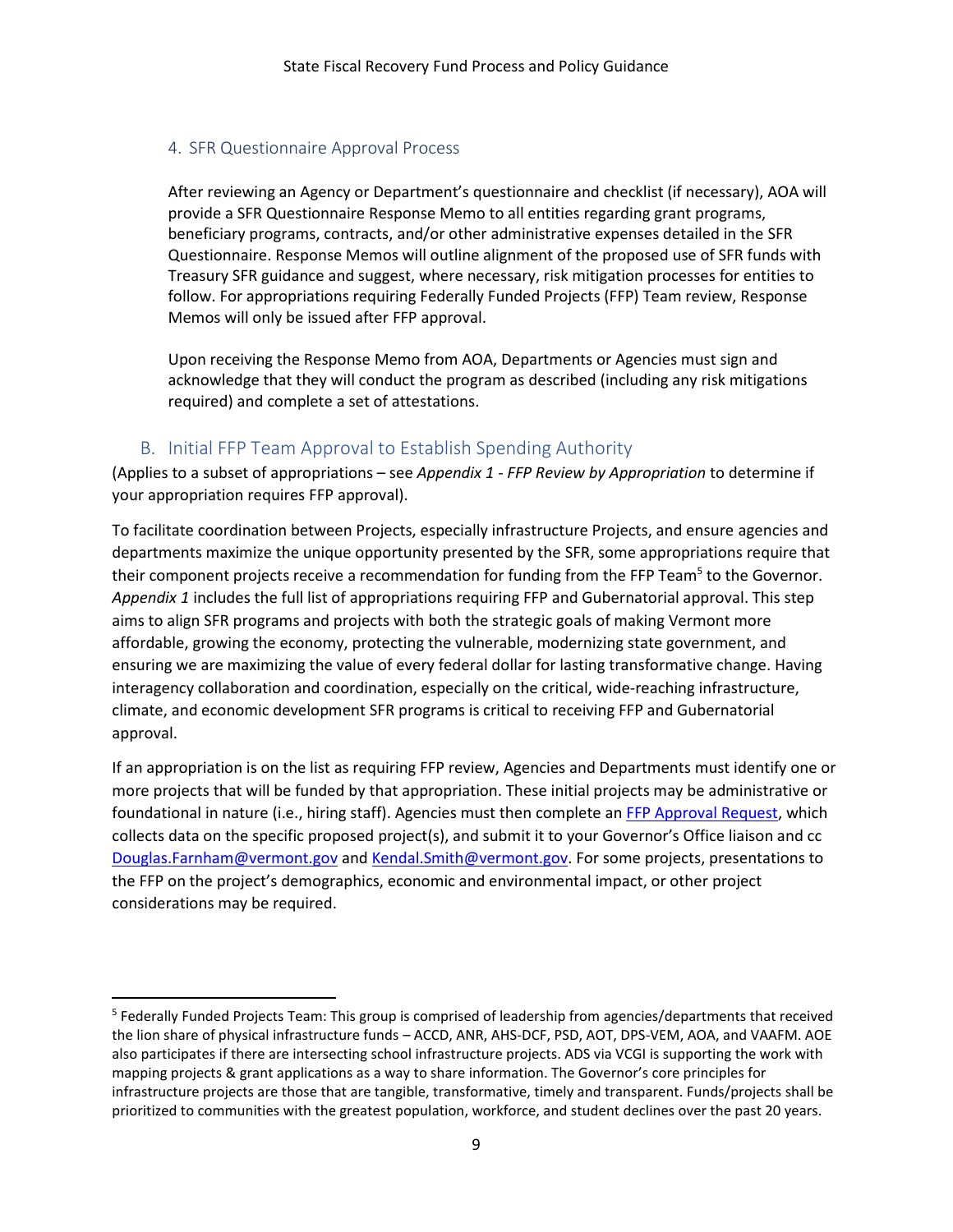## C. Initial Appropriation Spending Authority and FFP-Approved Amount

<span id="page-9-0"></span>Funding release and spending authority timelines vary depending on the risk level of the appropriation and whether it requires FFP review. Agencies and Departments can confirm which appropriations require FFP review and the associated initial risk designation from *Appendix 1*.

## <span id="page-9-1"></span>1. For low-risk appropriations that require FFP review

AOA will release funding to the Agency or Department when at least one of the appropriation's projects receives FFP approval and the SFR Questionnaire is **submitted**. However, the Agency or Department is only authorized to spend the funding amount approved by the FFP Team for the associated projects reviewed and approved by the FFP Team.

## <span id="page-9-2"></span>2. For low-risk appropriations that do not require FFP review

AOA will release funding to the Agency or Department once a complete SFR Questionnaire is submitted for the appropriation. Spending is authorized for the entire appropriation amount.

## <span id="page-9-3"></span>3. For moderate- and high-risk appropriations that require FFP review

AOA requires that a SFR Questionnaire is submitted and a SFR Questionnaire Response Memo is issued by the CFO and accepted by the Agency or Department. Spending authority can only be established for the appropriation once the Agency or Department (1) receives FFP approval and (2) accepts the SFR Questionnaire Response Memo issued by the CFO. While spending authority is established at the appropriation level, the Agency or Department is only authorized to spend the funding amount approved by the FFP Team for the associated projects reviewed and approved by the FFP Team.

## <span id="page-9-4"></span>4. For moderate- and high-risk appropriations that do not require FFP review

AOA requires that a SFR Questionnaire is submitted and a SFR Questionnaire Response Memo is issued by the CFO and accepted by the Agency or Department. Spending authority can only be established for the appropriation once the Agency or Department accepts the SFR Questionnaire Response issued by the CFO. Spending is authorized for the entire appropriation amount.

# <span id="page-9-5"></span>V. Spending Authority for Additional Projects Under a Released

## Appropriation

Agencies and Departments with multiple projects under one appropriation will need to propose each new project (or set of projects) to the FFP Team to receive FFP approval before spending additional funding associated with the FFP-approved projects under the established appropriation. After the initial FFP approval, to request FFP approval for additional projects, Agencies and Departments should submit th[e FFP Supplemental Projects](https://view.officeapps.live.com/op/view.aspx?src=https%3A%2F%2Ffinance.vermont.gov%2Fsites%2Ffinance%2Ffiles%2Fdocuments%2FFFP_Supplemental_Projects%2520v1.docx&wdOrigin=BROWSELINK) Request Template.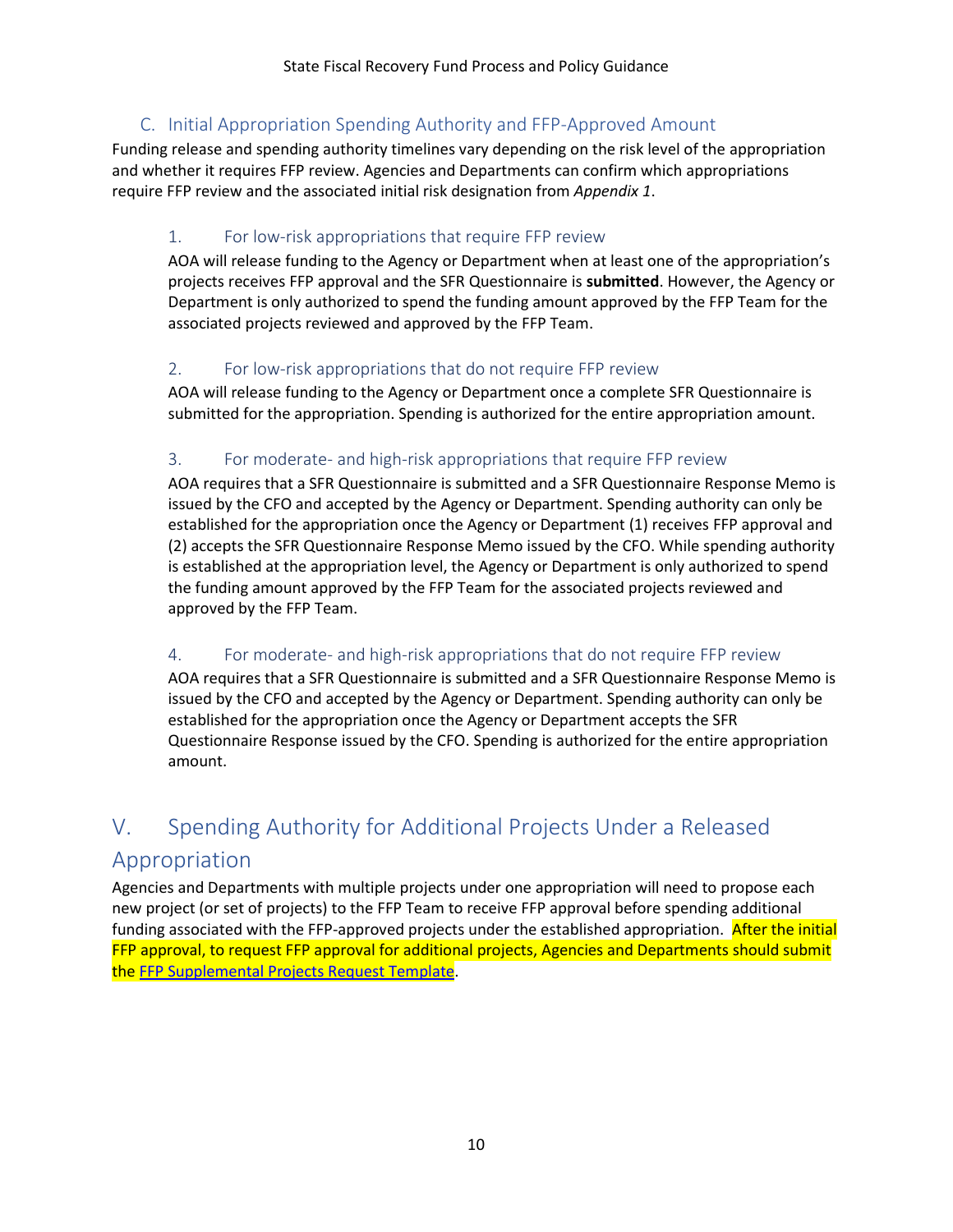*Figure 2: Process Flow for Spending Authorization for Additional Projects Under an Appropriation/Program with Released Spending Authority*



# <span id="page-10-0"></span>VI. Launching Grant Projects, Beneficiary Projects, and Contracts

After an Agency or Department receives and accepts AOA's SFR Questionnaire Response Memo and FFP project approval, where applicable, it should include the following additional information and requirements when launching a grant program, beneficiary program, or contracting process. Please note that the guidance depends on the type of program or expense as outlined below. This section does not apply to Agency or Department administrative expenses without grant projects, beneficiary projects, or contracts.

## <span id="page-10-1"></span>A. Launching Grant Projects

<span id="page-10-2"></span>Agencies and departments launching grant projects must comply with **Bulletin 5** and the October  $1$ , [2021 addendum](https://finance.vermont.gov/sites/finance/files/documents/Train_Support/VISION_JA_OG/Bulletins_5_and_3.5_ARPA_State_Fiscal_Recovery_Funds_Solicitation_Requirements_-_Addendum%20_10-1-21.pdf) on solicitation requirements.<sup>6</sup>

## 1. Award Letter

The granting entity must provide an Award Letter or Award Notification to the grant recipient. This letter/notification must include appropriate information on the subrecipient, the award amount or in-kind award, and the responsibilities of the subrecipient, as shown in the State of Vermont Grant Agreement Template [\(Part I,](https://finance.vermont.gov/sites/finance/files/documents/Pol_Proc/Grants/FIN-B5_Grant_Agreement_Part1.pdf) [Part](https://finance.vermont.gov/sites/finance/files/documents/Pol_Proc/Grants/FIN-B5_Grant_Agreement_Part2.doc) 2). In addition, granting entities must review th[e 1099-G Reporting Requirements](https://finance.vermont.gov/sites/finance/files/documents/Train_Support/VISION_JA_OG/COVID-19_Economic_Relief_Payments%20_1099-G_Reporting_Requirements.pdf) prior to initiating any grant payment in VISION to determine whether the grant payment must be reported on a 1099-G as a taxable grant and the required process.

## 2. Exhaustion of Funds

<span id="page-10-3"></span>For grants designed on a first come/first served basis, when available funds are exhausted, the granting entity must notify the Commissioner of Finance and Management and the Deputy Secretary of Administration immediately, identifying any remaining unmet need.

<sup>&</sup>lt;sup>6</sup> More information on Bulletin 5 can be found on AOA's [Grant Guidelines and Procedures](https://finance.vermont.gov/policies-and-procedures/grant-guidelines-and-procedures)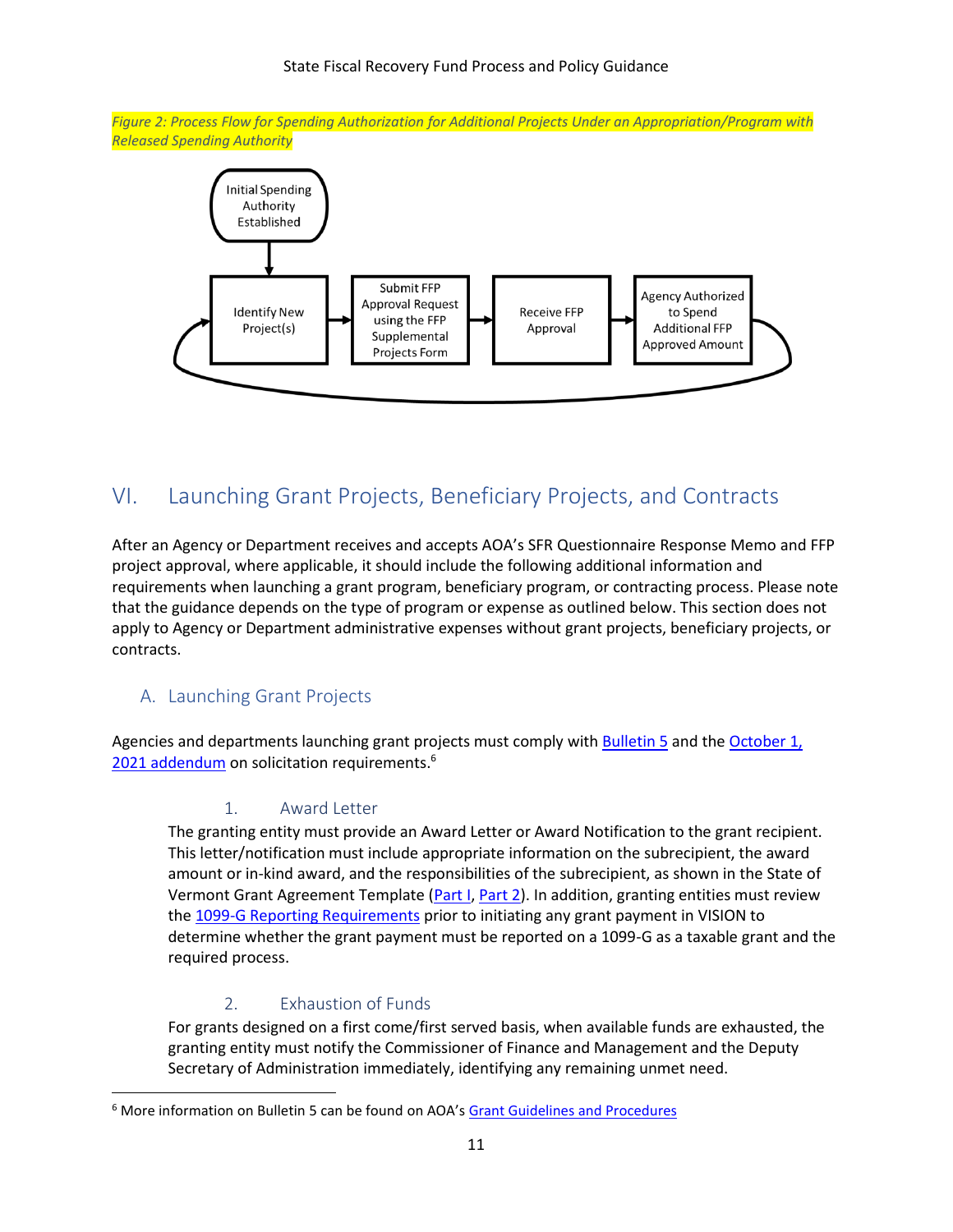## 3. Grant Tracker

<span id="page-11-0"></span>Unless the CFO has approved an entity as a SFR "beneficiary" according to the Classification Checklist, all Departments, Agencies, and SFR funding recipients must use the VISION Grant Tracker for their grant program. Entry into the Grant Tracker module is critical to the State's compliance with the Federal requirement to track and review Single Audits for all subrecipients triggering the Single Audit threshold in a given fiscal year.

## 4. Assurances

<span id="page-11-1"></span>Agencies and Departments are required to include a signed copy of the State of Vermont SFR Assurances in their SFR grant program applications and/or awards. Unless otherwise specified, all SFR assurances included in the **SFR Fund Program Assurances** document apply to grant applications and/or awards. Agencies and Departments can add to these assurances, but please do not alter or remove any of the listed assurances without prior approval from the COVID-19 Financial Office [\(ADM.COVID@vermont.gov\)](mailto:ADM.COVID@vermont.gov).

## <span id="page-11-3"></span><span id="page-11-2"></span>B. Launching Beneficiary Projects

## 1. Award Letter

Agencies or Departments must provide an Award Letter or Award Notification to each beneficiary in the program. This letter/notification must include appropriate information on the beneficiary, the award amount or in-kind award, and the responsibilities of the beneficiary, as shown in the [Beneficiary Notice of Payment](https://finance.vermont.gov/sites/finance/files/documents/Train_Support/VISION_JA_OG/Beneficiary_Notice_of_Payment.docx) template.

## 2. Assurances

<span id="page-11-4"></span>Agencies and Departments are required to include a signed copy of the State of Vermont SFR Assurances in their SFR program applications and/or awards. Unless otherwise specified, all SFR assurances included in th[e SFR Fund Program Assurances](https://finance.vermont.gov/sites/finance/files/documents/Train_Support/VISION_JA_OG/COVID-19_SFR%20Program%20Assurances.docx) document apply to all applications and/or awards. Agencies and Departments can add to these assurances, but please do not alter or remove any of the listed assurances without prior approval from the COVID-19 Financial Office [\(ADM.COVID@vermont.gov\)](mailto:ADM.COVID@vermont.gov).

## C. Launching Contracts

<span id="page-11-5"></span>Agencies and Departments launching contracts to perform State-commissioned work with SFR funds must be in compliance with all requirements of [Bulletin 3.5,](https://aoa.vermont.gov/bulletins/3point5) including th[e October 1, 2021 addendum](https://finance.vermont.gov/sites/finance/files/documents/Train_Support/VISION_JA_OG/Bulletins_5_and_3.5_ARPA_State_Fiscal_Recovery_Funds_Solicitation_Requirements_-_Addendum%20_10-1-21.pdf) on solicitation requirements, and Uniform Guidance.

# <span id="page-11-7"></span><span id="page-11-6"></span>VII. Reporting Requirements

## A. Equity Impact Assessment

All SFR-funded appropriations/programs are new programs and require an Equity Impact Assessment. This must be submitted to the CFO by the end of the fiscal year in which the program is established.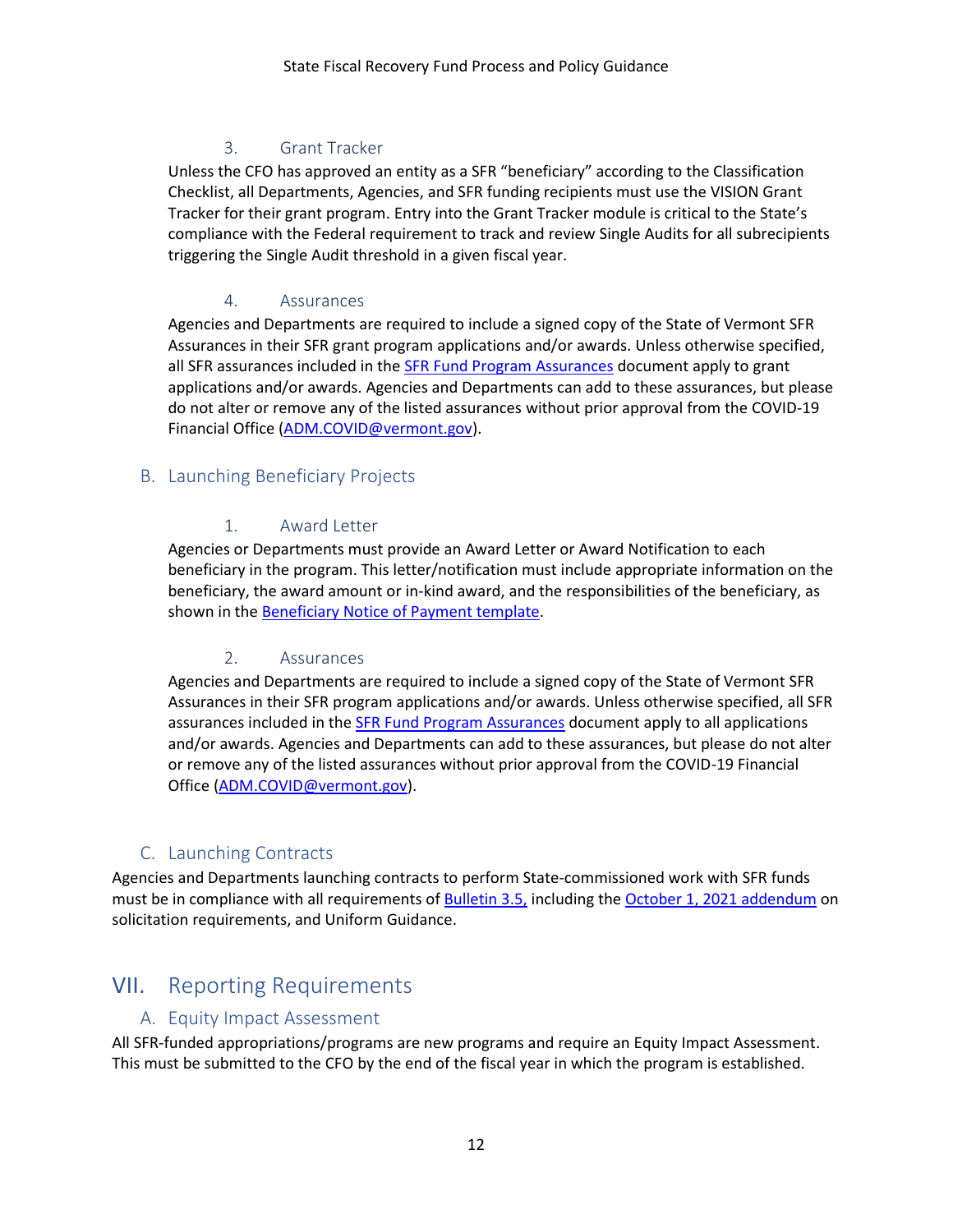## B. Required Treasury Reports

<span id="page-12-0"></span>This section provides an overview of reporting requirements for the SFR funds and details the CFO reporting process for each report. Additional reporting guidance, including templates, will be provided separately by the CFO as needed.

The required reporting for SFR funding includes: **the Recovery Plan Performance Report (annually on July 31), the Interim Report (one time, September 20, 2021)<sup>7</sup> ,** and **the Project and Expenditure Report (quarterly through the end of the SFR fund administration)**. These reports will be prepared and submitted by the Agency of Administration, but agencies and departments must track and submit the necessary program and/or project level information according to Treasury guidelines.

Treasury has outlined the State's reporting requirements in the *[Coronavirus State and Local Fiscal](https://home.treasury.gov/system/files/136/SLFRF-Compliance-and-Reporting-Guidance.pdf)  [Recovery Funds Guidance on Recipient Compliance and Reporting Responsibilities](https://home.treasury.gov/system/files/136/SLFRF-Compliance-and-Reporting-Guidance.pdf)* document. In addition, Treasury has provided a *[Project and Expenditure Report User Guide](https://home.treasury.gov/system/files/136/April-2022-PE-Report-User-Guide.pdf)*<sup>8</sup> for submitting the required quarterly SFR reports using Treasury's Portal.

## 1. Project and Expenditure Reports (quarterly)

<span id="page-12-1"></span>**The Project and Expenditure Report (quarterly).** The first Project and Expenditure Report covered spending from the date a recipient receives funds to December 31, 2021 and was due January 31, 2022. Subsequent submissions are due 30 days after the end of each quarter.<sup>9</sup> Table 1 outlines the Treasury reporting periods, along with the state and federal due dates for the Project and Expenditure reports.

| <b>Treasury Reporting Period</b> | Agency/Department<br><b>Submission Date</b> | <b>Treasury Due Date</b>       |
|----------------------------------|---------------------------------------------|--------------------------------|
| March 3 - December 31, 2021      | March 18, 2022                              | January 31, 2022 <sup>10</sup> |
| January 1 - March 31, 2022       | April 15, 2022                              | April 30, 2022                 |
| April 1 - June 30, 2022          | July 8, 2022                                | July 31, 2022                  |
| July 1 - September 30, 2022      | October 7, 2022                             | October 31, 2022               |
| October 1 - December 31, 2022    | January 6, 2023                             | January 31, 2023               |

#### *Table 1: Key dates for quarterly Project and Expenditure Reports*

During each reporting cycle, as necessary, the CFO will conduct webinars to facilitate the reporting process and update agencies/departments with the latest Treasury guidance. The CFO will also circulate customized reporting tools to assist agencies and departments with their data

<sup>&</sup>lt;sup>7</sup> As the Interim Report has already been submitted, this document does not provide further guidance on this reporting requirement.

<sup>&</sup>lt;sup>8</sup> Treasury has issued separate Project and Expenditure Report User Guides for the January and April reports. The link provided in this document is for the April Project and Expenditure Report.

<sup>&</sup>lt;sup>9</sup> Coronavirus State and Local Fiscal Recovery Funds Guidance on Recipient Compliance and Reporting [Responsibilities](https://home.treasury.gov/system/files/136/SLFRF-Compliance-and-Reporting-Guidance.pdf) (p. 15)

<sup>&</sup>lt;sup>10</sup> Submissions for the January 31, 2022 report were corrected with additional project information during the April 30, 2022 submission cycle.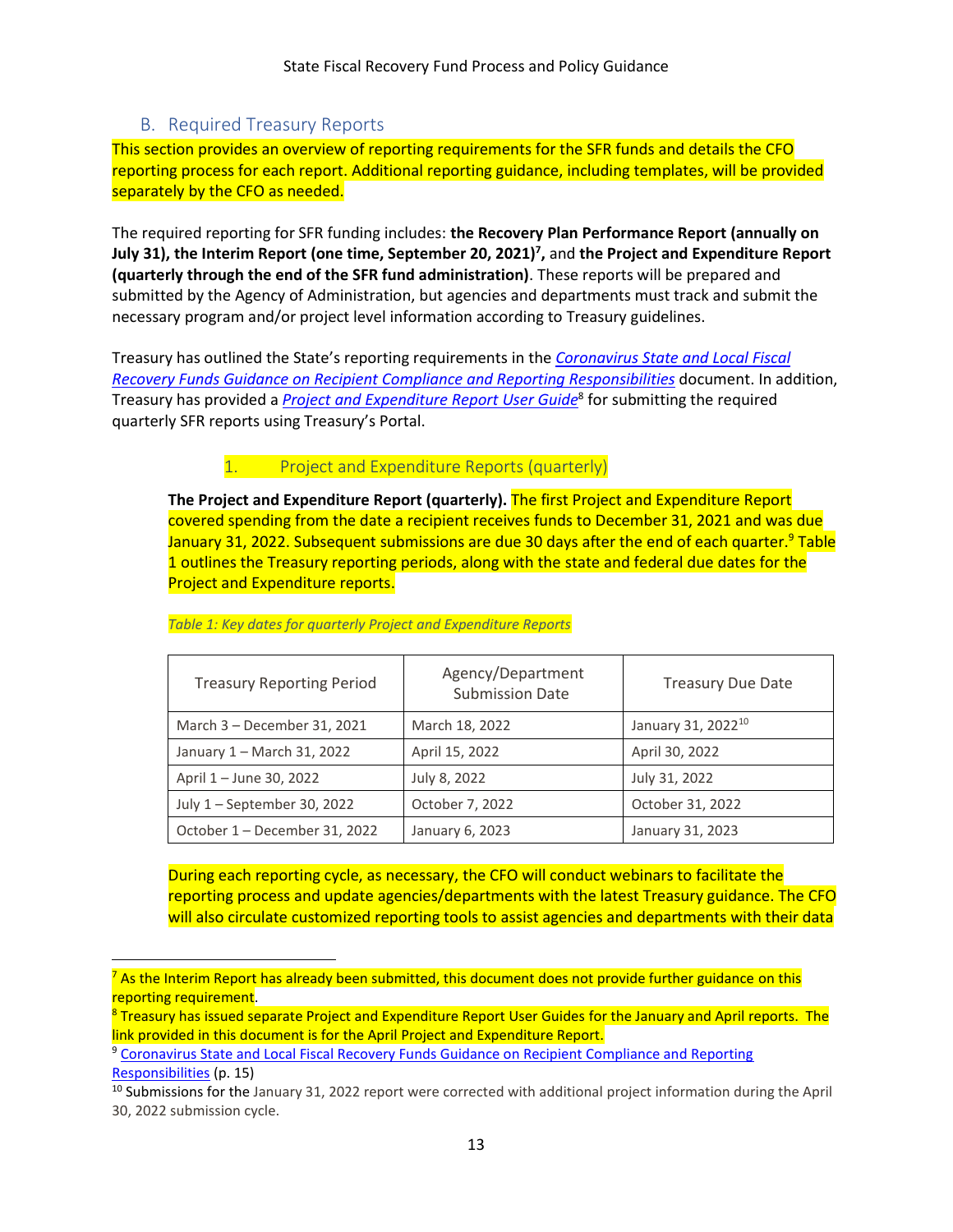collection efforts for the quarterly reports. The reporting tool will include pre-populated expenditure categories, project names and project identification numbers for each project. For each cycle, agencies and departments should populate the applicable sections of the reporting tool with relevant project information and send a complete, populated tool to [ADM.COVID@vermont.gov](mailto:ADM.COVID@vermont.gov) by the Agency/Department Submission Date listed in Table 1.

Please note that depending on your project EC, Treasury may require additional programmatic data to be reported. These are built into the reporting tools that have been circulated to agencies/departments and should be tracked to ensure alignment with Treasury reporting requirements. Appendix 3 also outlines additional programmatic data requirements to allow agencies/departments to track these across the project cycle.

Please reference th[e SFR Project and Expenditure Reporting Webinar](https://finance.vermont.gov/sites/finance/files/documents/SFR%20Project%20and%20Expenditure%20Reporting%20Webinar.pdf) slides and the circulated reporting tools for more information on the data required for the Treasury reports.

## 2. The Recovery Plan Performance Report (annual)

<span id="page-13-0"></span>The Recovery Plan Performance Report is due to the Treasury annually by July 31st.<sup>11</sup> Treasury has not released updated guidance on the Recovery Plan Performance Report after the issuance of the final rule. CFO will establish the in-depth reporting process for the Recovery Plan Performance Report as Treasury releases updated guidance.

The Recovery Plan Performance Report includes key performance indicators (KPIs) for program and project success measurements. For each program they administer, agencies must track the Treasury-required KPIs. In addition to Treasury-required KPIs, agencies and departments must track and report on metrics required by the Legislature or FFP team. Agencies and departments should also identify appropriate performance measurements to determine program success and track progress. The report requires the identification of projects that are being used for evidence-based interventions and evaluated through rigorous program evaluations designed to build evidence. For more information on use of evidence, please see Appendix 2.

## **Mandatory Key Performance Indicators**

Treasury provides a set of mandatory performance indicators but allows recipients discretion to include additional measures as needed. For projects designated under the specified Expenditure Categories, agencies and departments are required to report the following Key Performance Indicators for their Recovery Plan Performance Report (annual data):

- i. Household Assistance (EC 2.2 & 2.5) and Housing Support (EC 3.10-3.12):
	- o Number of people or households receiving eviction prevention services (including legal representation)
	- o Number of affordable housing units preserved or developed
- ii. Negative Economic Impacts (EC 2):
	- o Number of workers enrolled in sectoral job training programs
	- o Number of workers completing sectoral job training programs
	- o Number of people participating in summer youth employment programs

<sup>&</sup>lt;sup>11</sup> Coronavirus State and Local Fiscal Recovery Funds Guidance on Recipient Compliance and Reporting [Responsibilities](https://home.treasury.gov/system/files/136/SLFRF-Compliance-and-Reporting-Guidance.pdf)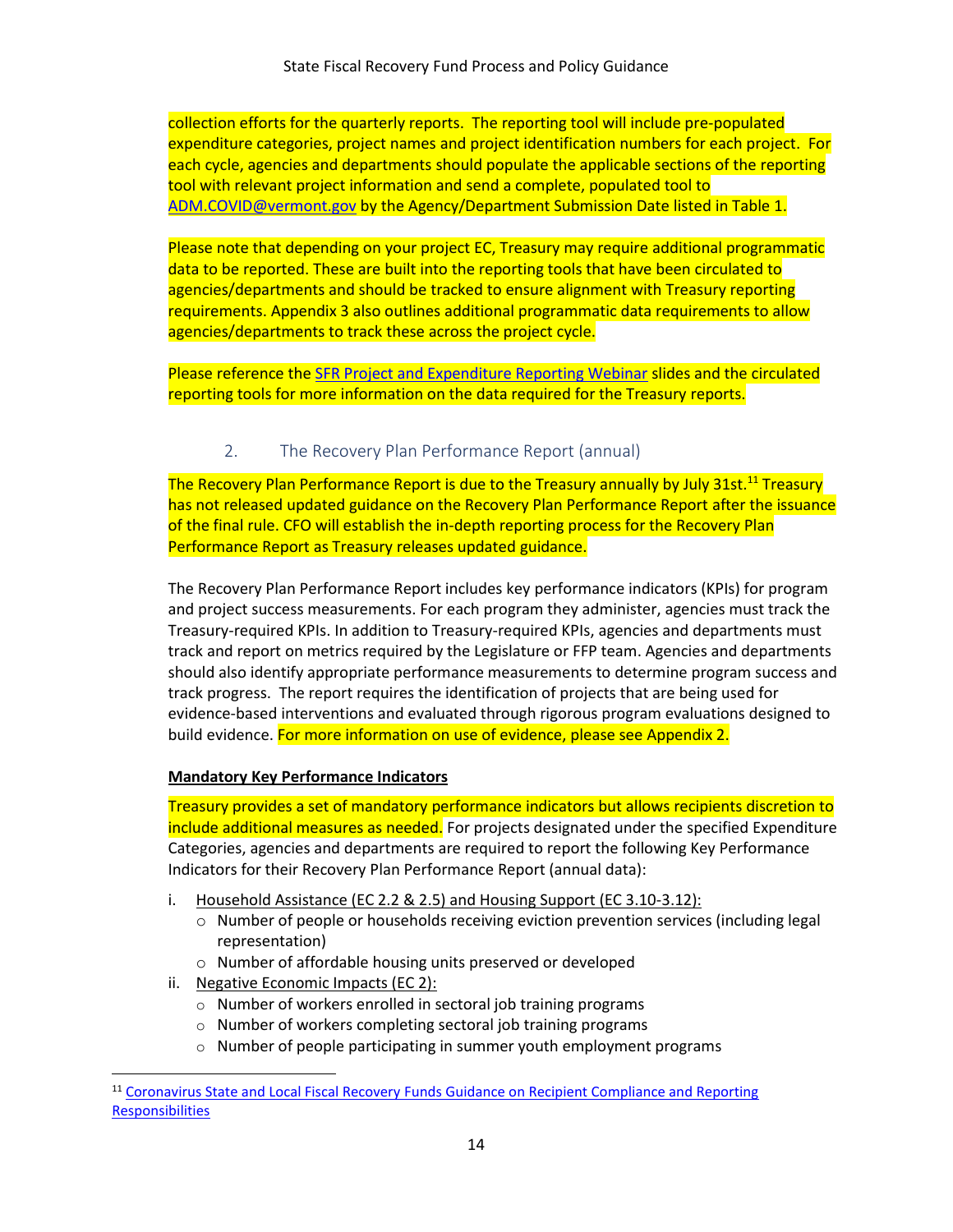- iii. Education Assistance (EC 3.1-3.5):
	- o Number of students participating in evidence-based tutoring programs
- iv. Healthy Childhood Environments (EC 3.6-3.9):
	- o Number of children served by childcare and early learning (pre-school/pre-K/ages 3- 5)
	- o Number of families served by home visiting

# <span id="page-14-0"></span>VIII. Records Maintenance

These record retention requirements are applicable to all prime recipients and their grantees and subgrant recipients, contractors, and other levels of government or non-profit entities that received transfers of SFR payments from prime recipients. Recipients of SFR Funds must maintain the following materials for 5 (five) years after all funds have been expended or returned to Treasury, whichever is later:

- 1. General ledger and subsidiary ledgers used to account for (a) the receipt of SFR payments and (b) the disbursements from such payments to meet eligible expenses related to the public health emergency due to COVID-19.
- 2. Budget records;
- 3. Payroll, time records, human resource records to support costs incurred for payroll expenses related to addressing the public health emergency due to COVID-19;
- 4. Receipts of purchases made related to addressing the public health emergency due to COVID-19;
- 5. Contracts and subcontracts entered into using SFR payments and all documents related to such contracts;
- 6. Grant agreements and grant subaward agreements entered into using SFR payments and all documents related to such award;
- 7. All documentation of reports, audits, and other monitoring of contractors, including subcontractors, and grant recipient and subrecipients;
- 8. All documentation supporting the performance outcomes of contracts, subcontracts, grant awards, and grant recipient subawards;
- 9. All internal and external email/electronic communications related to use of SFR payments;
- 10. All investigative files and inquiry reports involving State Fiscal Recovery Fund payments.

Treasury may request transfer of records of long-term value at the end of the five-year period. Wherever practicable, such records should be collected, transmitted, and stored in open and machinereadable formats. Records must be provided or made available to Treasury upon request, and to the Government Accountability Office ("GAO"), Treasury's Office of Inspector General ("OIG"), and their authorized representative in order to conduct audits or other investigations.<sup>12</sup>

<sup>&</sup>lt;sup>12</sup> Coronavirus State and Local Fiscal Recovery Funds Guidance on Recipient Compliance and Reporting [Responsibilities](https://home.treasury.gov/system/files/136/SLFRF-Compliance-and-Reporting-Guidance.pdf) (p. 12)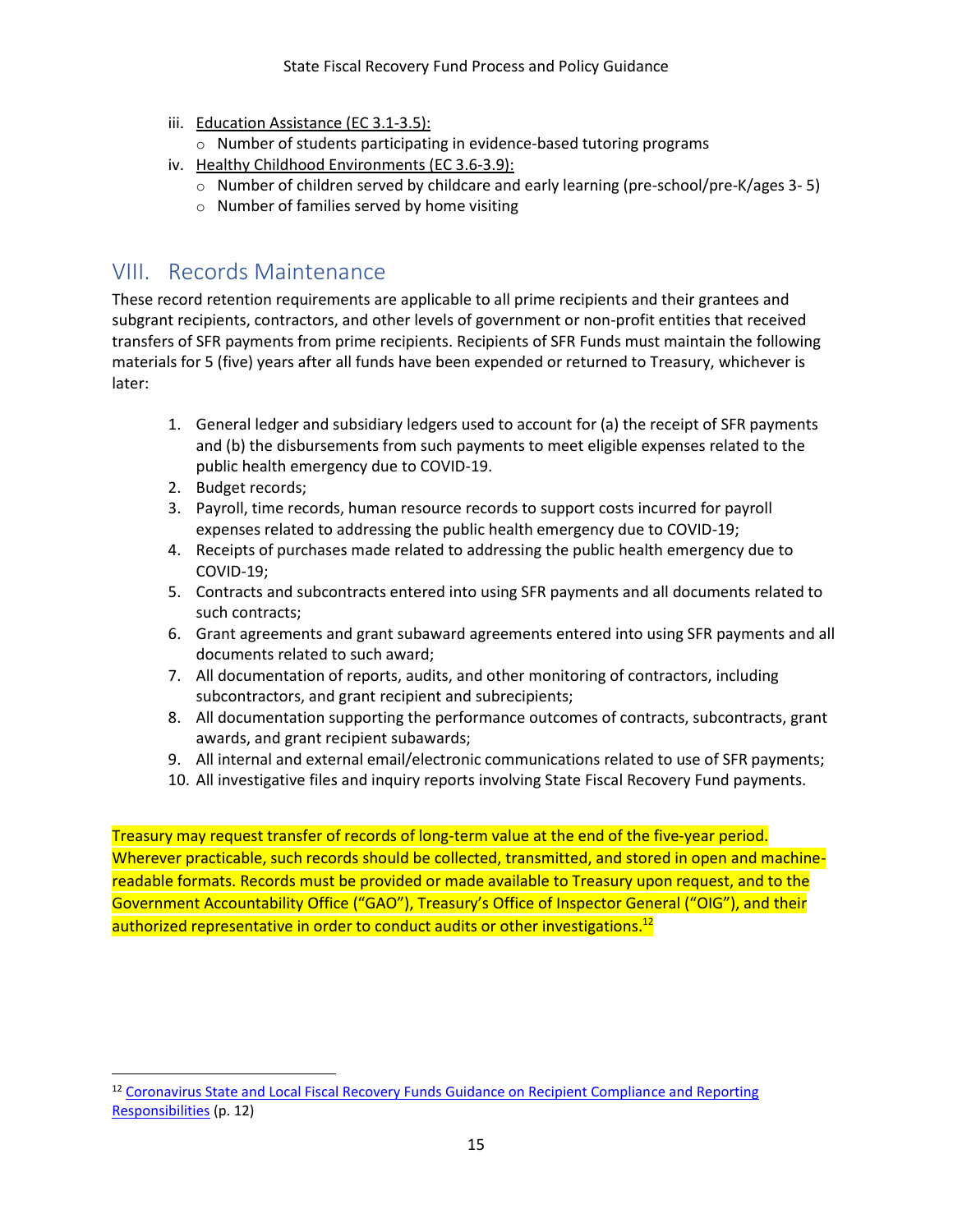# <span id="page-15-0"></span>IX. Appendices and Links

## **Appendices**

- 1. FFP Review by Appropriation
	- a. Appropriations That Require FFP Review
	- b. Appropriations That Do Not Require FFP Review
- 2. Expenditure Categories
- 3. Required Data for the Project and Expenditure Report
- 4. Labor Requirements for SFR Construction Projects

## **Links**

The files linked below are regularly updated to reflect the latest versions.

- 1. Additional guidance and templates related to the SFR will be routinely added to [COVID-19](https://finance.vermont.gov/covid-19-guidance)  [Finance Related Guidance](https://finance.vermont.gov/covid-19-guidance)
- 2. [SFR Process Map Outline](https://finance.vermont.gov/sites/finance/files/documents/About_Dept/SFR%20Process%20Map%20Outline.pdf)
- 3. [SFR Questionnaire](https://finance.vermont.gov/sites/finance/files/documents/Train_Support/VISION_JA_OG/SFR_Questionnaire.pdf)
- 4. [Statewide Promotional Services Vendor Selection Process](https://finance.vermont.gov/sites/finance/files/documents/Train_Support/VISION_JA_OG/Memo%20re%20ARPA%20Administrative%20Expenses%20Memo%20-%20July%2019.pdf)
- 5. [Federal Award Classification Checklist](https://finance.vermont.gov/sites/finance/files/documents/Train_Support/VISION_JA_OG/COVID-19_Federal%20Award%20Classification%20Checklist.pdf)
- 6. [FFP Approval Request Template](https://finance.vermont.gov/sites/finance/files/documents/Train_Support/VISION_JA_OG/FFP_Approval_Request_v1.docx)
- 7. [FFP Supplemental Projects Request Template](https://view.officeapps.live.com/op/view.aspx?src=https%3A%2F%2Ffinance.vermont.gov%2Fsites%2Ffinance%2Ffiles%2Fdocuments%2FFFP_Supplemental_Projects%2520v1.docx&wdOrigin=BROWSELINK)
- 8. [Bulletin 3.5](https://aoa.vermont.gov/bulletins/3point5)
- 9. [Bulletin 5](https://aoa.vermont.gov/sites/aoa/files/Bulletins/Bulletin_5_eff12-26-14.pdf)
- 10. [October 1, 2021 Addendum to Bulletin 5 and Bulletin 3.5 on Solicitation Requirements](https://finance.vermont.gov/sites/finance/files/documents/Train_Support/VISION_JA_OG/Bulletins_5_and_3.5_ARPA_State_Fiscal_Recovery_Funds_Solicitation_Requirements_-_Addendum%20_10-1-21.pdf)
- 11. Grant Agreement Template [\(Part I,](https://finance.vermont.gov/sites/finance/files/documents/Pol_Proc/Grants/FIN-B5_Grant_Agreement_Part1.pdf) [Part 2\)](https://finance.vermont.gov/sites/finance/files/documents/Pol_Proc/Grants/FIN-B5_Grant_Agreement_Part2.doc)
- 12. [Buildings and General Services website \(for updates to procurement templates\)](https://bgs.vermont.gov/purchasing-contracting/forms)
- 13. [1099-G Reporting Requirements](https://finance.vermont.gov/sites/finance/files/documents/Train_Support/VISION_JA_OG/COVID-19_Economic_Relief_Payments%20_1099-G_Reporting_Requirements.pdf)
- 14. **[SFR Fund Program Assurances](https://finance.vermont.gov/sites/finance/files/documents/Train_Support/VISION_JA_OG/COVID-19_SFR%20Program%20Assurances.docx)**
- 15. AOA's [Grant Guidelines and Procedures](https://finance.vermont.gov/policies-and-procedures/grant-guidelines-and-procedures)
- 16. [Beneficiary Notice of Payment](https://finance.vermont.gov/sites/finance/files/documents/Train_Support/VISION_JA_OG/Beneficiary_Notice_of_Payment.docx)
- 17. [Coronavirus State and Local Fiscal Recovery Funds Guidance on Recipient Compliance and](https://home.treasury.gov/system/files/136/SLFRF-Compliance-and-Reporting-Guidance.pdf)  [Reporting Responsibilities](https://home.treasury.gov/system/files/136/SLFRF-Compliance-and-Reporting-Guidance.pdf)
- 18. [Project and Expenditure Report User Guide](https://home.treasury.gov/system/files/136/April-2022-PE-Report-User-Guide.pdf) April 2022
- 19. [SFR Project and Expenditure Reporting Webinar](https://finance.vermont.gov/sites/finance/files/documents/SFR%20Project%20and%20Expenditure%20Reporting%20Webinar.pdf)
- 20. [Applicability of Federal Requirements to Vermont State Fiscal Recovery Fund Projects](https://finance.vermont.gov/sites/finance/files/documents/Train_Support/VISION_JA_OG/SFR_Federal_Fund_Requirements.pdf)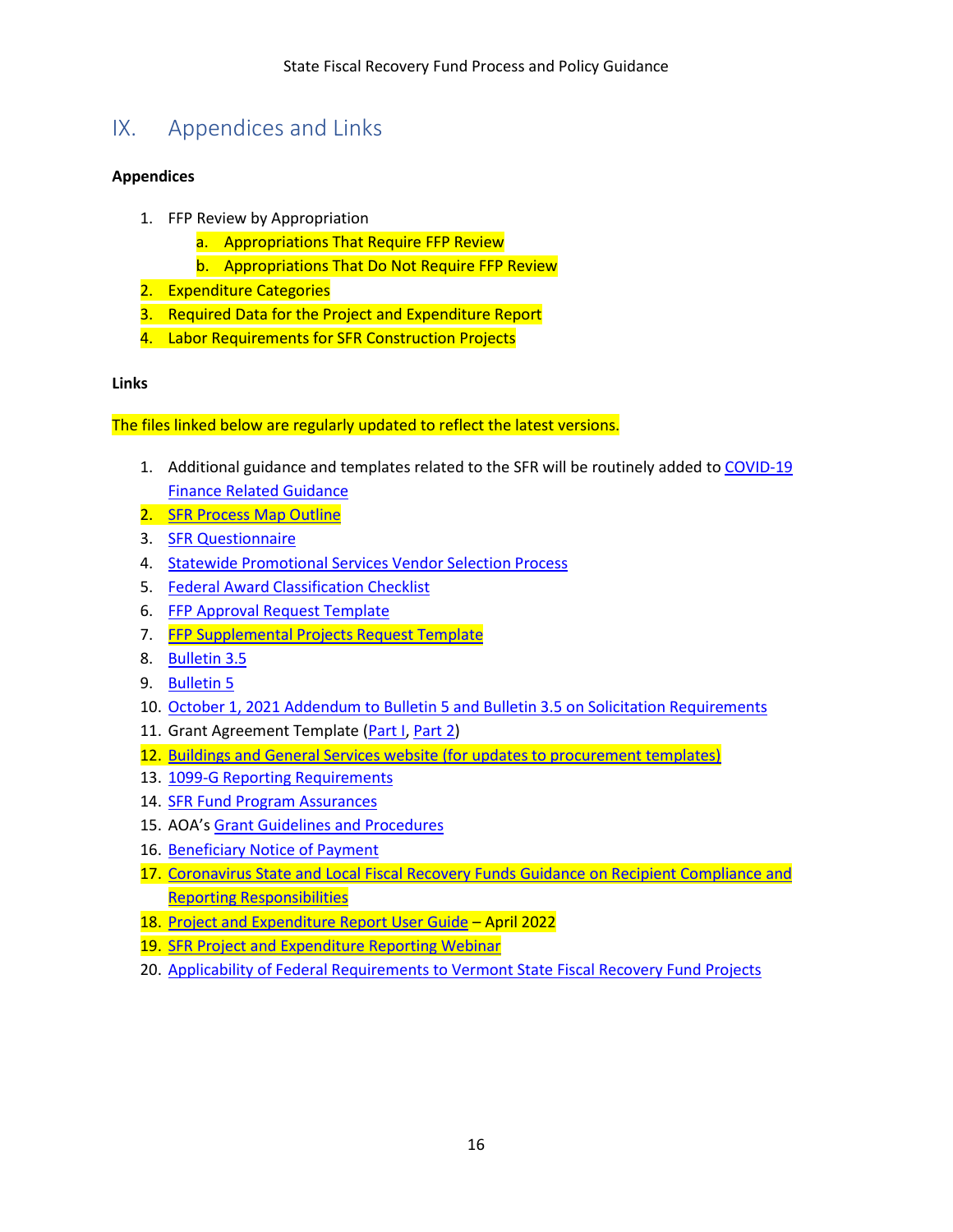## <span id="page-16-0"></span>Appendix 1 - FFP Review by Appropriation

## 1. Appropriations That Require FFP Review

<span id="page-16-1"></span>

| <b>Agency/Entity</b>                                                                                         | <b>Appropriation Name</b>                                                                                                          | <b>Original</b><br>Act<br><b>Number</b> | <b>Original</b><br><b>Section</b><br><b>Number</b> | <b>Total</b><br><b>Appropriation</b><br><b>Amount</b> | <b>Consolidated</b><br><b>Risk</b> |
|--------------------------------------------------------------------------------------------------------------|------------------------------------------------------------------------------------------------------------------------------------|-----------------------------------------|----------------------------------------------------|-------------------------------------------------------|------------------------------------|
| <b>Agency of Commerce</b><br>& Community<br>Development                                                      | <b>Economic Recovery Grants</b><br>Program                                                                                         | <b>Act 74</b>                           | G.300(a)(13)                                       | \$20,000,000                                          | Low                                |
| Agency of Human<br>Services -<br>Department for<br>Children & Families,<br>Office of Economic<br>Opportunity | Microbusiness Development<br>Program                                                                                               | <b>Act 74</b>                           | G.300(a)(14)                                       | \$2,000,000                                           | Low                                |
| Vermont Housing &<br><b>Conservation Board</b>                                                               | <b>Housing Recovery Program</b>                                                                                                    | Act 74                                  | G.400(a)(1)                                        | \$89,000,00013                                        | Low                                |
| Agency of Commerce<br>& Community<br>Development                                                             | Vermont Housing Incentive<br>Program                                                                                               | Act 74                                  | G.400(a)(2)                                        | \$5,000,000                                           | Low                                |
| Department of Public<br>Service                                                                              | <b>Broadband Infrastructure</b><br>Projects                                                                                        | Act 74                                  | G.500(a)                                           | \$150,000,000                                         | Low                                |
| Agency of Human<br>Services -<br>Department for<br>Children & Families,<br>Office of Economic<br>Opportunity | Vermont Low Income Home<br><b>Weatherization Assistance</b><br>Program                                                             | <b>Act 74</b>                           | G.600(a)(1)                                        | \$4,000,000                                           | Low                                |
| Department of Public<br>Service                                                                              | <b>Efficiency Vermont</b><br>Weatherization Incentives                                                                             | <b>Act 74</b>                           | G.600(a)(3)                                        | \$5,000,000                                           | Low                                |
| <b>Agency of Natural</b><br>Resources -<br>Department of<br>Environmental<br>Conservation                    | <b>Supporting Vermont</b><br><b>Businesses and Landowners</b><br>to Control Phosphorus<br><b>Pollution from Developed</b><br>Lands | Act 74                                  | G.700(a)(1)(A)                                     | \$5,500,000                                           | Low                                |

<sup>&</sup>lt;sup>13</sup> A supplemental appropriation of \$25,000,000 was included in Act 83 Sec.69 amending G.400(a)(1).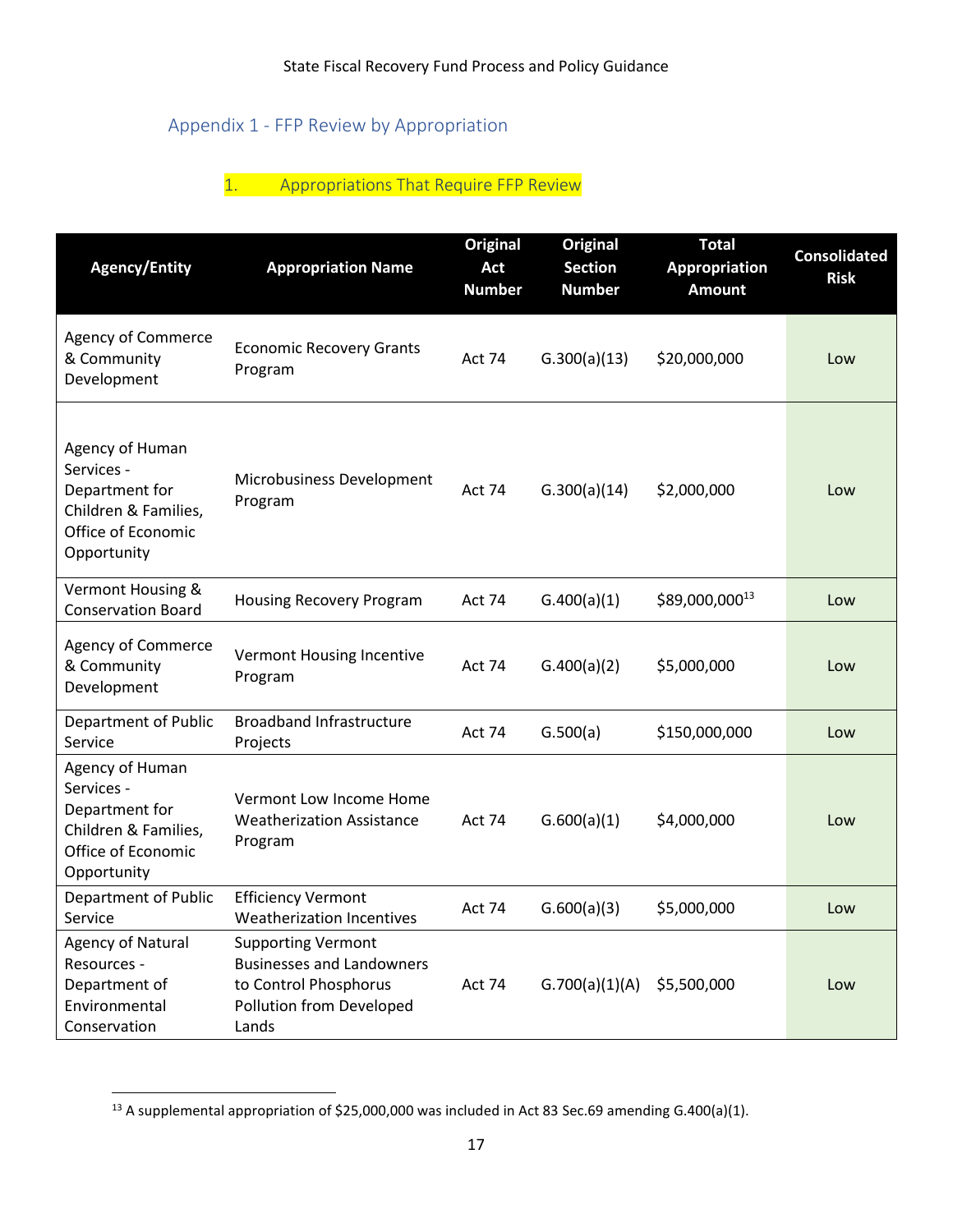| Agency of Natural<br>Resources -<br>Department of<br>Forests, Parks &<br>Recreation | Three-acre Stormwater Rule                                                                               | Act 74 | G.700(a)(1)(B) | \$1,000,000  | Low |
|-------------------------------------------------------------------------------------|----------------------------------------------------------------------------------------------------------|--------|----------------|--------------|-----|
| Agency of<br>Transportation                                                         | Three-acre Implementation<br>and Flow Restoration<br>Protection                                          | Act 74 | G.700(a)(1)(C) | \$3,500,000  | Low |
| Agency of Natural<br>Resources -<br>Department of<br>Environmental<br>Conservation  | Village Water and<br>Wastewater Initiative                                                               | Act 74 | G.700(a)(2)(A) | \$8,000,000  | Low |
| Agency of Natural<br>Resources -<br>Department of<br>Environmental<br>Conservation  | Preserving Wastewater<br><b>Treatment Facility Capacity</b><br>While Enabling Economic<br>Development    | Act 74 | G.700(a)(2)(B) | \$2,000,000  | Low |
| Agency of Natural<br>Resources -<br>Department of<br>Environmental<br>Conservation  | <b>Statewide Combined Sewer</b><br>Overflow Elimination and<br>Abatement                                 | Act 74 | G.700(a)(3)    | \$10,000,000 | Low |
| Agency of Natural<br>Resources -<br>Department of<br>Environmental<br>Conservation  | Clean Water Projects as<br>Recommended by the Clean<br>Water Board (FY23 and FY24)                       | Act 74 | G.700(a)(6)(A) | \$20,000,000 | Low |
| Department of Public<br>Safety - Division of<br>Emergency<br>Management             | <b>Flood Resilient Communities</b><br>Fund                                                               | Act 74 | G.700(a)(7)(A) | \$4,880,000  | Low |
| Agency of Natural<br>Resources -<br>Department of<br>Environmental<br>Conservation  | <b>Flood Resilient Communities</b><br><b>Fund Technical Assistance</b>                                   | Act 74 | G.700(a)(7)(B) | \$120,000    | Low |
| Agency of Human<br>Services -<br>Department of<br>Mental Health                     | <b>Expanded Capacity and</b><br><b>Accessibility for Mental</b><br><b>Health Services and Facilities</b> | Act 9  | 7              | \$4,000,000  | Low |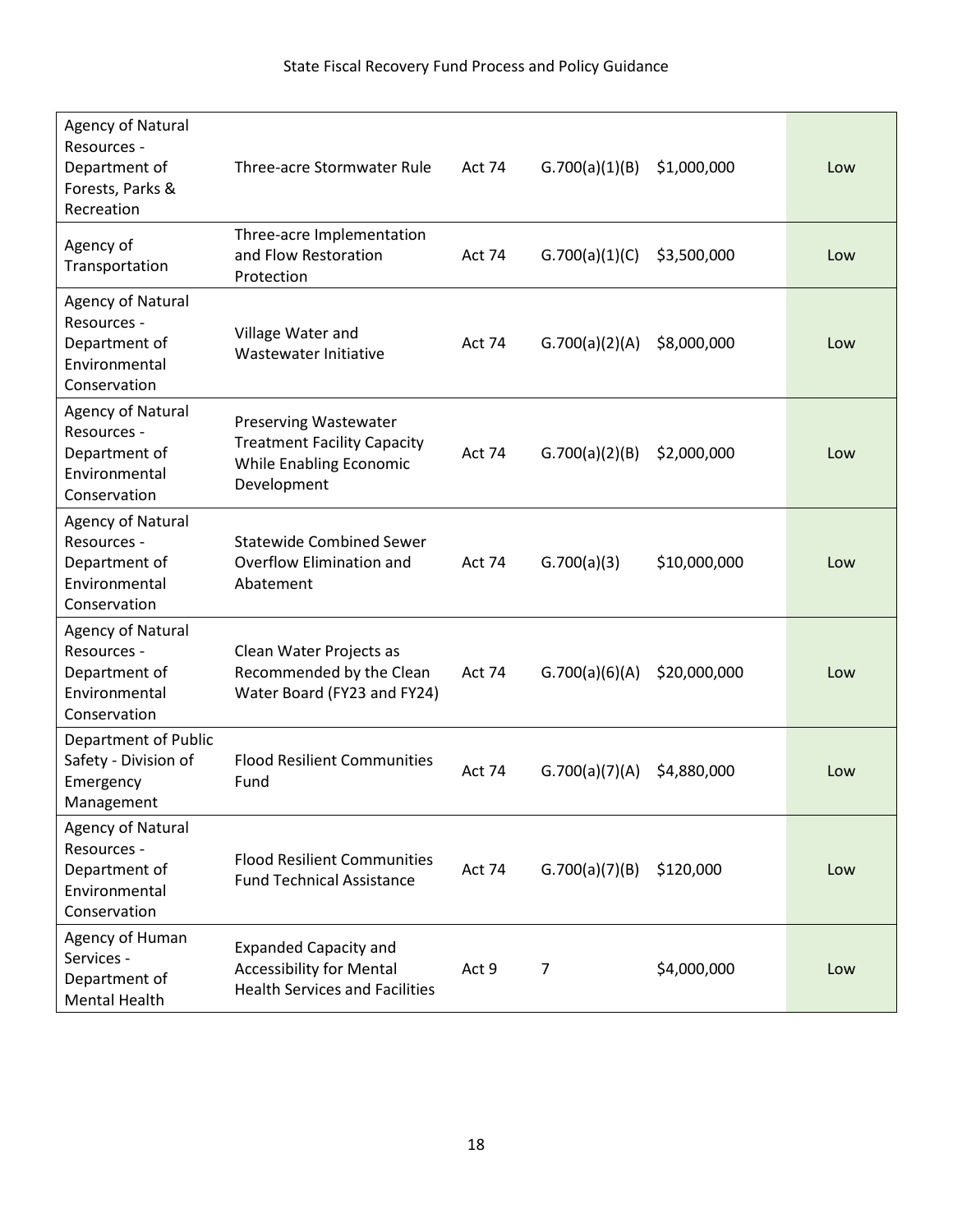| Agency of Human<br>Services -<br>Department for<br>Children & Families,<br>Office of Economic<br>Opportunity | <b>Economic Microbusiness</b><br><b>Recovery Assistance</b>                                                                                                 | Act 9         | 3(a)           | \$500,000    | Low             |
|--------------------------------------------------------------------------------------------------------------|-------------------------------------------------------------------------------------------------------------------------------------------------------------|---------------|----------------|--------------|-----------------|
| Agency of Commerce<br>& Community<br>Development                                                             | <b>Economic Recovery Bridge</b><br>Program                                                                                                                  | Act 9         | 3(b)(1)        | \$10,000,000 | Low             |
| Agency of Commerce<br>& Community<br>Development -<br>Department of<br>Economic<br>Development               | Capital Investment Grant<br>Program                                                                                                                         | Act 74        | G.300(a)(12)   | \$10,580,000 | Moderate        |
| Department of Public<br>Service                                                                              | <b>Efficiency Vermont Workforce</b><br>Development Initiatives and<br>NeighborWorks of Western<br>Vermont's Heat Squad                                      | Act 74        | G.600(a)(4)    | \$2,000,000  | Moderate        |
| Department of Public<br>Service                                                                              | Affordable Community-Scale<br>Renewable Energy Program<br>and Clean Energy<br>Development Board                                                             | <b>Act 74</b> | G.600(a)(5)    | \$20,000,000 | Moderate        |
| Agency of Commerce<br>& Community<br>Development -<br>Department of<br>Housing &<br>Community<br>Development | <b>Water System Efficiency</b><br><b>Improvements for Housing</b>                                                                                           | Act 74        | G.700(a)(4)(A) | \$750,000    | Moderate        |
| Agency of Natural<br>Resources -<br>Department of<br>Environmental<br>Conservation                           | Mobile Home Park<br>Water/Wastewater Solutions<br>and Healthy Homes: Funding<br>for Installation or<br>Replacement of Water or<br><b>Wastewater Systems</b> | Act 74        | G.700(a)(4)(B) | \$4,250,000  | <b>Moderate</b> |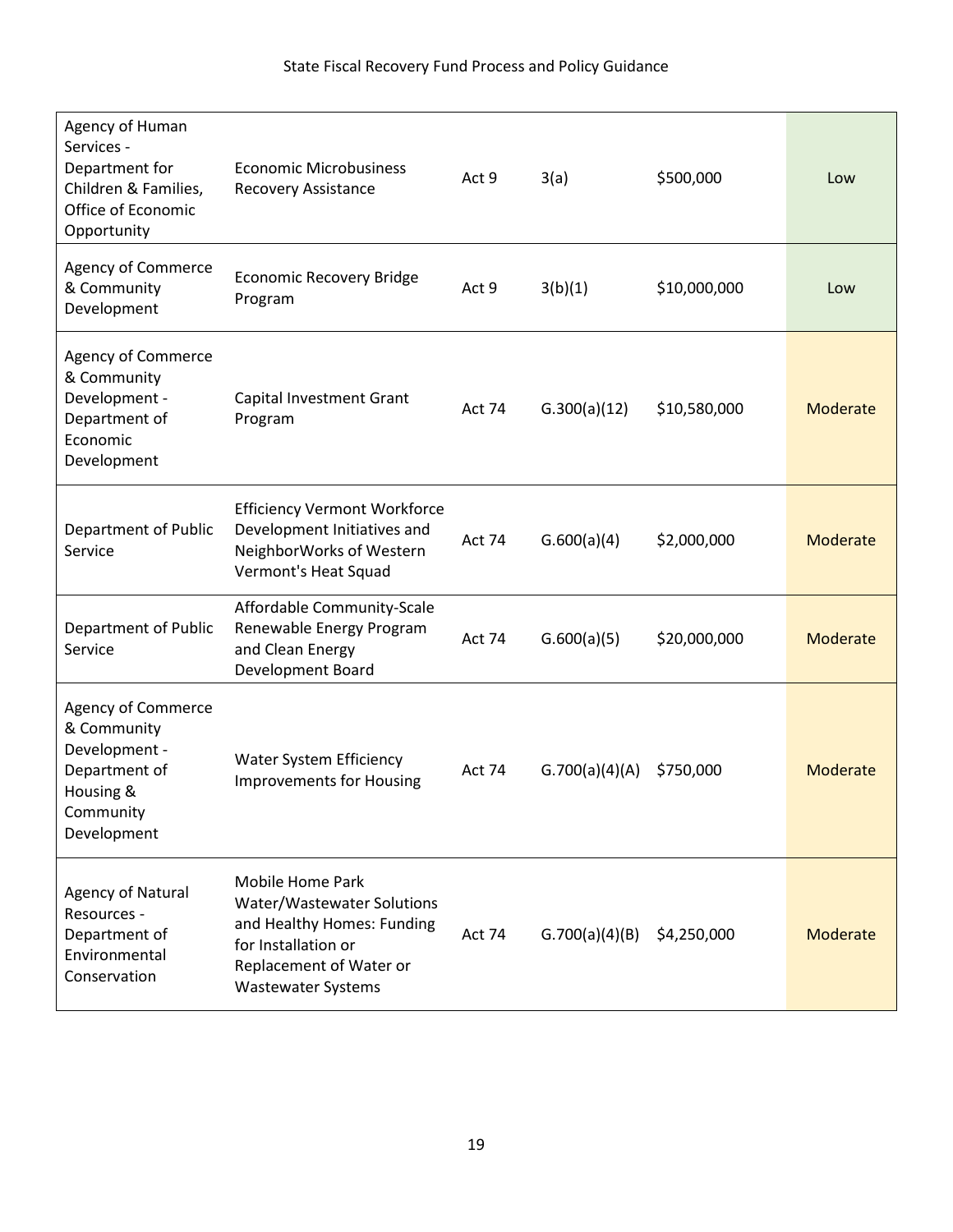| Agency of Natural<br>Resources -<br>Department of<br>Environmental<br>Conservation | Water Infrastructure Funding               | <b>Act 74</b> | G.700(a)(6)(B) | \$30,000,000 | Moderate |
|------------------------------------------------------------------------------------|--------------------------------------------|---------------|----------------|--------------|----------|
| Department of Public<br>Service                                                    | <b>Broadband Infrastructure</b><br>Program | Act 9         | 21(b)          | \$1,800,000  | Moderate |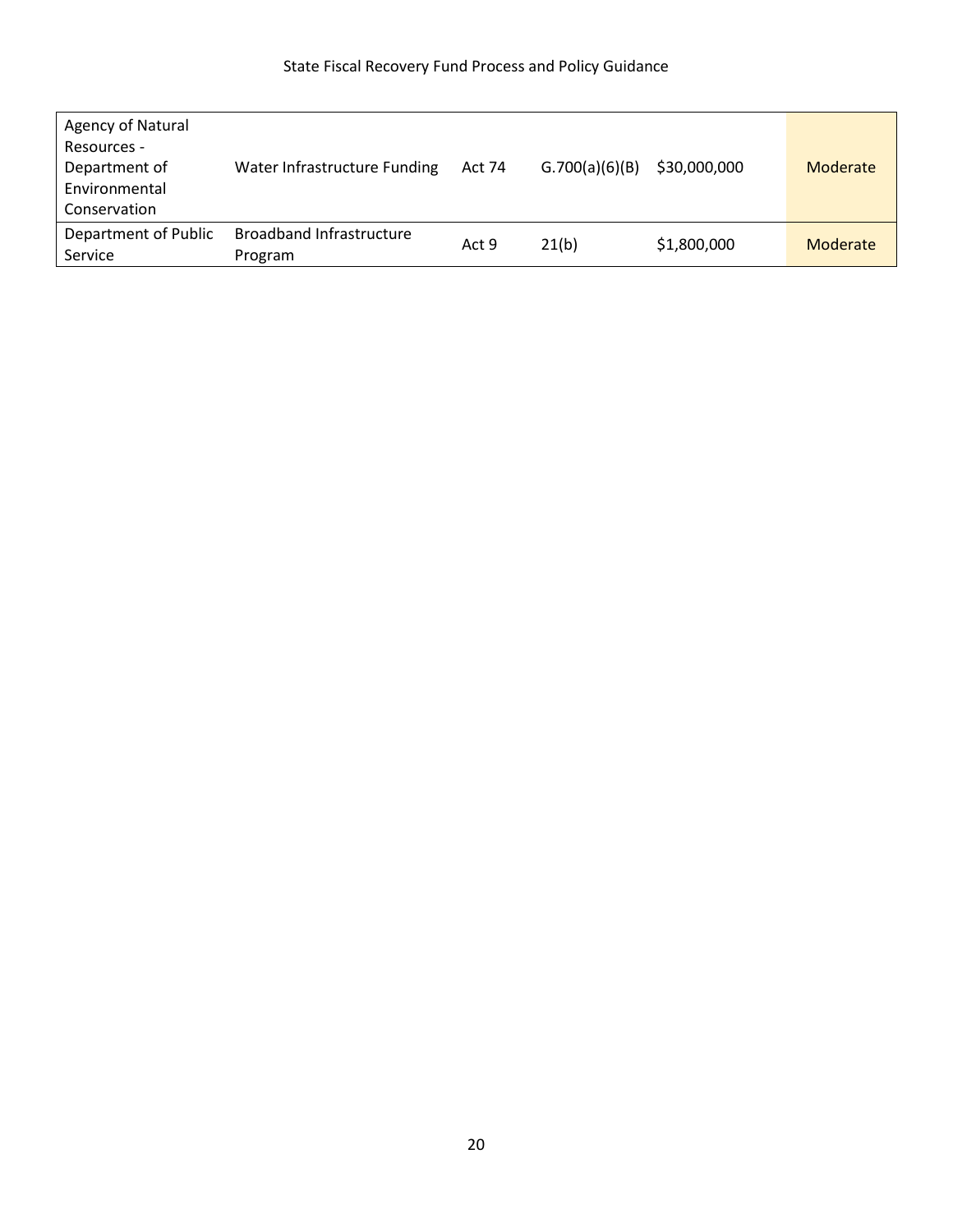## 2. Appropriations That Do Not Require FFP Review

<span id="page-20-0"></span>

| <b>Agency/Entity</b>                                                                          | <b>Appropriation Name</b>                                          | <b>Original</b><br>Act<br><b>Number</b> | <b>Original Section</b><br><b>Number</b> | <b>Total</b><br><b>Appropriation</b><br><b>Amount</b> | <b>Consolidated</b><br><b>Risk</b> |
|-----------------------------------------------------------------------------------------------|--------------------------------------------------------------------|-----------------------------------------|------------------------------------------|-------------------------------------------------------|------------------------------------|
| Agency of Human<br>Services - Department<br>of Disabilities, Aging &<br>Independent Living    | Adult Day Service Provider<br>Grants                               | Act 74                                  | G.300(a)(1)                              | \$6,001,913 <sup>14</sup>                             | Low                                |
| University of Vermont                                                                         | Offset Impact from Level<br>Room and Board                         | Act 74                                  | G.300(a)(10)                             | \$2,200,000                                           | Low                                |
| Agency of Human<br>Services - Department<br>of Mental Health                                  | Mobile Crisis Intervention<br>Program                              | Act 74                                  | G.300(a)(2)                              | \$600,000                                             | Low                                |
| University of Vermont                                                                         | <b>Matching Research Grant</b><br>Funding                          | Act 74                                  | G.300(a)(7)                              | \$1,000,000                                           | Low                                |
| <b>Vermont State Colleges</b>                                                                 | <b>Workforce Upskill</b>                                           | Act 74                                  | G.300(a)(8)(A)                           | \$2,000,000                                           | Low                                |
| <b>Vermont State Colleges</b>                                                                 | Degree Completion<br>Scholarships                                  | Act 74                                  | G.300(a)(8)(B)                           | \$3,000,000                                           | Low                                |
| <b>Vermont State Colleges</b>                                                                 | <b>Offset Pandemic-related</b><br><b>Deficits</b>                  | Act 74                                  | G.300(a)(9)                              | \$21,000,000                                          | Low                                |
| Department of Labor                                                                           | Funding to complete UI<br>modernization and Joblink<br>replacement | Act 74                                  | G.501(a)(10)                             | \$4,500,000                                           | Low                                |
| <b>Agency of Education</b>                                                                    | <b>Education Strategic IT</b><br>Projects                          | Act 74                                  | G.501(a)(11)                             | \$4,010,000                                           | Low                                |
| <b>Agency of Natural</b><br><b>Resources - Department</b><br>of Environmental<br>Conservation | Permit Navigator Portal                                            | Act 74                                  | G.501(a)(2)                              | \$1,100,000                                           | Low                                |
| <b>Natural Resources</b><br><b>Board</b>                                                      | Act 250 Scanning Project                                           | Act 74                                  | G.501(a)(3)                              | \$500,000                                             | Low                                |
| Department of State's<br><b>Attorneys and Sheriffs</b>                                        | <b>Criminal Case</b><br>Management System<br>Upgrade               | Act 74                                  | G.501(a)(7)                              | \$1,700,000                                           | Low                                |

<sup>14</sup> A supplemental appropriation of \$1,001,913 was included in Act 83 Sec.68 amending G.300(a)(26).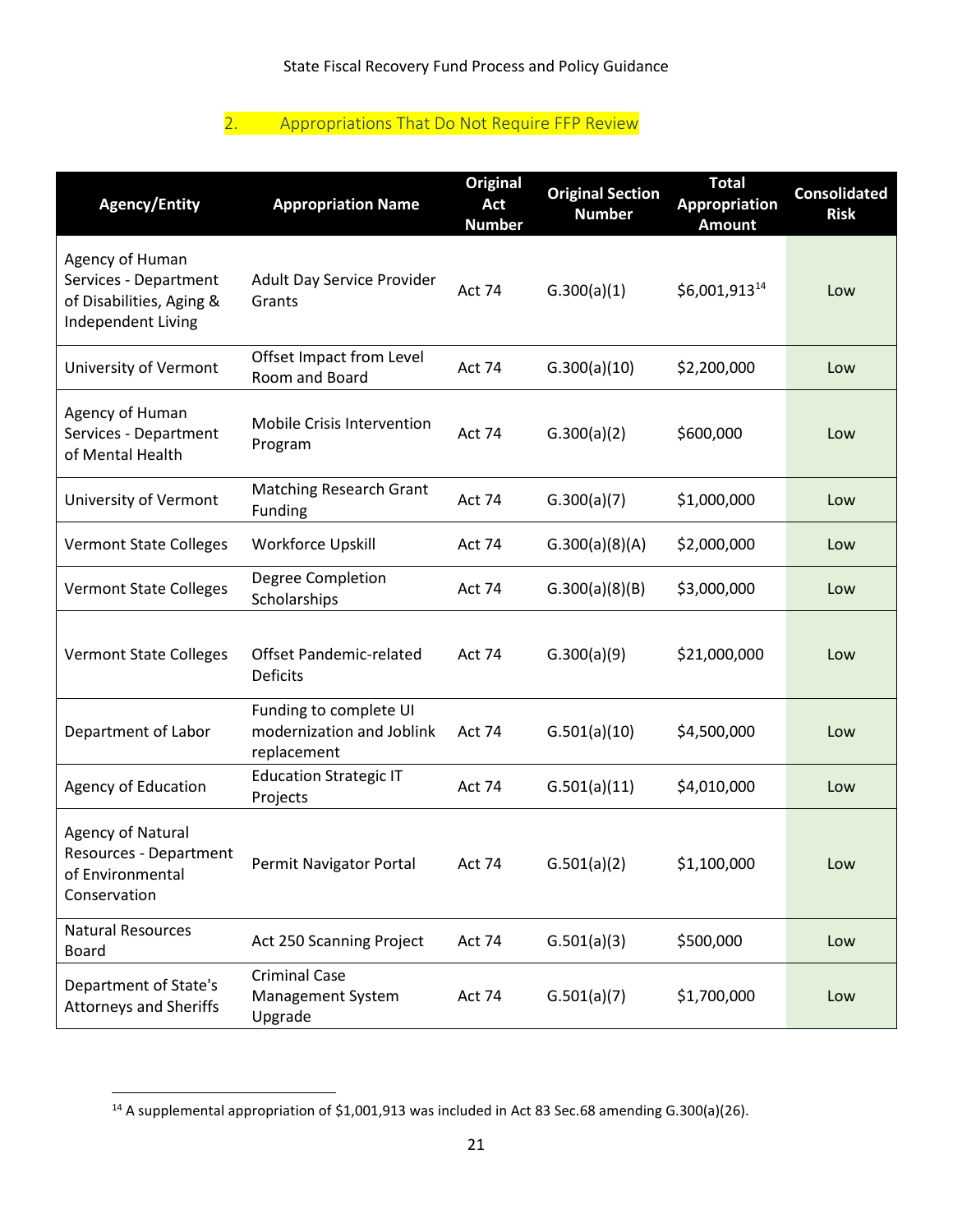| Office of the Defender<br>General                                                      | <b>Criminal Case</b><br>Management System<br>Upgrade                                         | <b>Act 74</b> | G.501(a)(8)                  | \$140,000    | Low |
|----------------------------------------------------------------------------------------|----------------------------------------------------------------------------------------------|---------------|------------------------------|--------------|-----|
| Secretary of State                                                                     | <b>Vermont Business Portal</b>                                                               | Act 74        | G.501(a)(9)                  | \$250,000    | Low |
| Agency of<br>Administration                                                            | Administration costs for<br><b>ARPA Funds</b>                                                | <b>Act 74</b> | G.801(a)                     | \$6,500,000  | Low |
| Agency of Human<br>Services - Department<br>for Children & Families                    | Vermont Foodbank                                                                             | Act 83        | Sec.68 am.<br>G.300(a)(23)   | \$6,000,000  | Low |
| Agency of Human<br>Services -Department of<br>Corrections                              | <b>Collective Bargaining Unit</b><br><b>Retention and Shift</b><br><b>Differential Costs</b> | Act 83        | Sec.68 am.<br>G.300(a)(27)   | \$4,934,590  | Low |
| Vermont Veterans'<br>Home                                                              | Vermont Veterans' Home                                                                       | Act 83        | Sec.68 am.<br>G.300(a)(29)   | \$373,680    | Low |
| Agency of Human<br>Services - Department<br>for Children & Families                    | Childcare Workforce<br>Retention                                                             | Act 83        | Sec.68 am.<br>G.300(a)(30)   | \$6,000,000  | Low |
| Agency of Human<br><b>Services</b>                                                     | <b>Workforce Recruitment</b><br>and Retention Incentive<br><b>Grant Program</b>              | Act 83        | Sec.68 am.<br>G.300(a)(31)   | \$30,000,000 | Low |
| <b>Agency of Natural</b><br>Resources - Department<br>of Environmental<br>Conservation | <b>ANR Clean Water Projects</b><br>as Recommended by the<br>Clean Water Board (FY22)         | Act 83        | Sec.71 am.<br>G.700(a)(5)(A) | \$6,500,000  | Low |
| Agency of Agriculture,<br>Food, and Markets                                            | <b>AAFM Clean Water</b><br>Projects as Recommended<br>by the Clean Water Board<br>(FY22)     | Act 83        | Sec.71 am.<br>G.700(a)(5)(B) | \$3,500,000  | Low |
| <b>Agency of Education</b>                                                             | School Indoor Air Quality<br><b>Grant Program</b>                                            | Act 9         | 15                           | \$15,000,000 | Low |
| Vermont Student<br><b>Assistance Corporation</b>                                       | <b>Green Mountain Grad</b><br>Program                                                        | Act 9         | 19                           | \$2,800,000  | Low |
| <b>Vermont State Colleges</b>                                                          | <b>Practical Nurse Program</b>                                                               | Act 9         | 17(a)                        | \$1,400,000  | Low |
| <b>Vermont State Colleges</b>                                                          | Workforce Upskill                                                                            | Act 9         | 18(a)                        | \$3,000,000  | Low |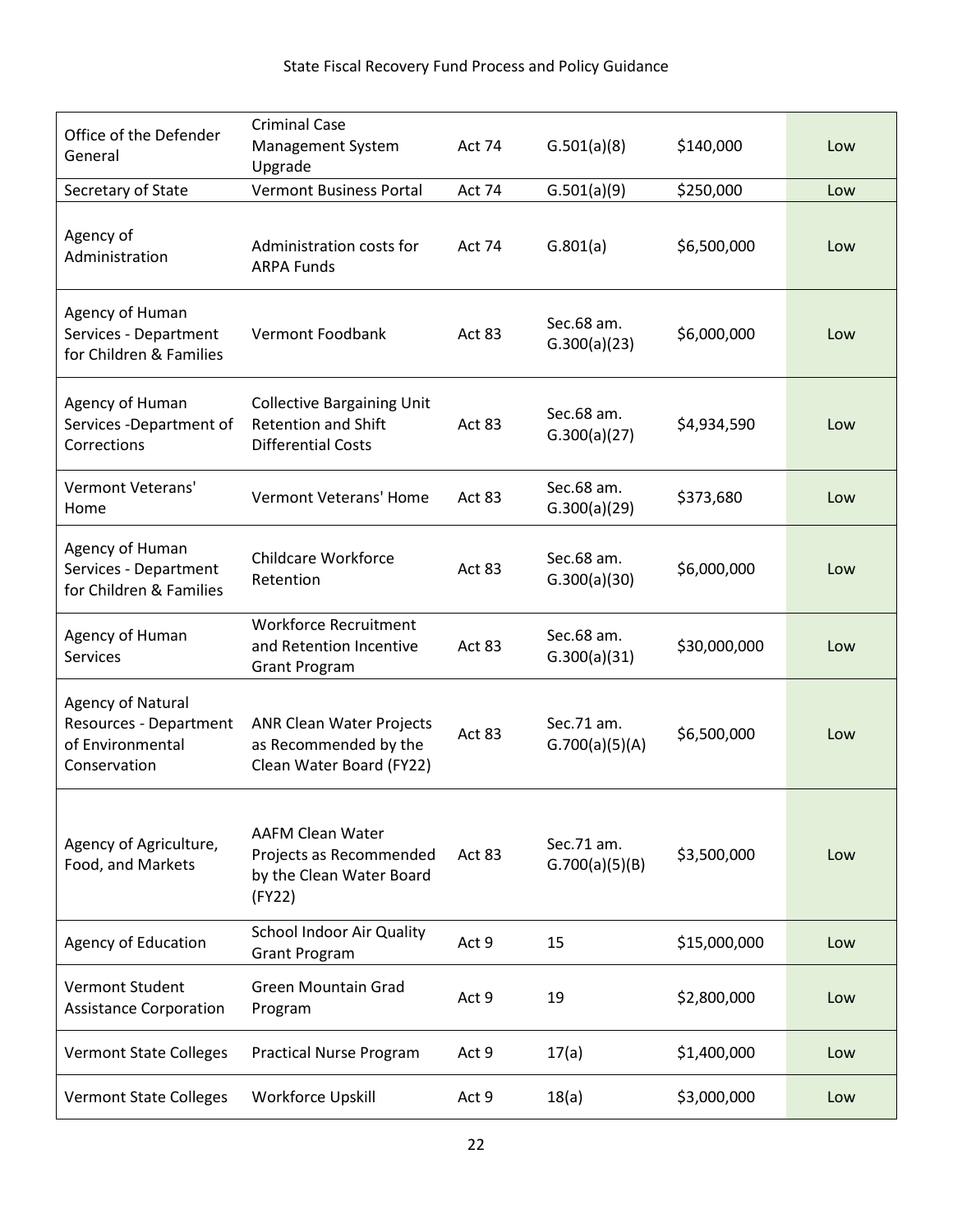| Agency of Commerce &<br>Community<br>Development                                        | Salesforce Grant<br>Management System<br>Upgrade                       | <b>Act 74</b> | G.501(a)(6)                  | \$1,000,000    | Low             |
|-----------------------------------------------------------------------------------------|------------------------------------------------------------------------|---------------|------------------------------|----------------|-----------------|
| Agency of<br>Administration -<br><b>Department of Buildings</b><br>and General Services | <b>Statehouse Expansion</b><br>Planning                                | Act 83        | Sec.68 am.<br>G.300(a)(32)   | \$1,500,000    | <b>Moderate</b> |
| Agency of Agriculture,<br>Food, and Markets                                             | <b>Working Lands Enterprise</b><br>Initiative                          | Act 83        | Sec.68 am.<br>G.300(a)(25)   | \$2,000,000    | Moderate        |
| Department of Labor                                                                     | Pandemic-Related<br><b>Operating Costs</b>                             | Act 83        | Sec.68 am.<br>G.300(a)(28)   | \$12,803,996   | Moderate        |
| Agency of Agriculture,<br>Food, and Markets                                             | Dairy Risk Management                                                  | Act 83        | Sec.68 am.<br>G.300(a)(33)   | \$2,600,000    | Moderate        |
| University of Vermont                                                                   | <b>Workforce Upskill</b>                                               | Act 83        | Sec.68 am.<br>G.300(a)(7)(B) | \$1,000,000    | Moderate        |
| University of Vermont                                                                   | <b>Workforce Upskill</b>                                               | Act 9         | 18(b)                        | \$1,000,000    | Moderate        |
| <b>Vermont State Colleges</b>                                                           | <b>Critical Occupation</b><br>Scholarships                             | Act 74        | G.300(a)(8)(C)               | \$14,700,00015 | High            |
| Agency of<br>Transportation -<br>Department of Motor<br>Vehicles                        | <b>DMV IT System</b><br>Replacement                                    | <b>Act 74</b> | G.501(a)(1)                  | \$14,120,000   | High            |
| Agency of Digital<br>Services                                                           | <b>Cybersecurity Core</b><br>Infrastructure and Router<br>Replacements | Act 74        | G.501(a)(5)                  | \$1,500,000    | High            |

<sup>15</sup> A supplemental appropriation of \$9,700,000 was included in Act 83 Sec.68 amending Section G.300(a)(8)(c).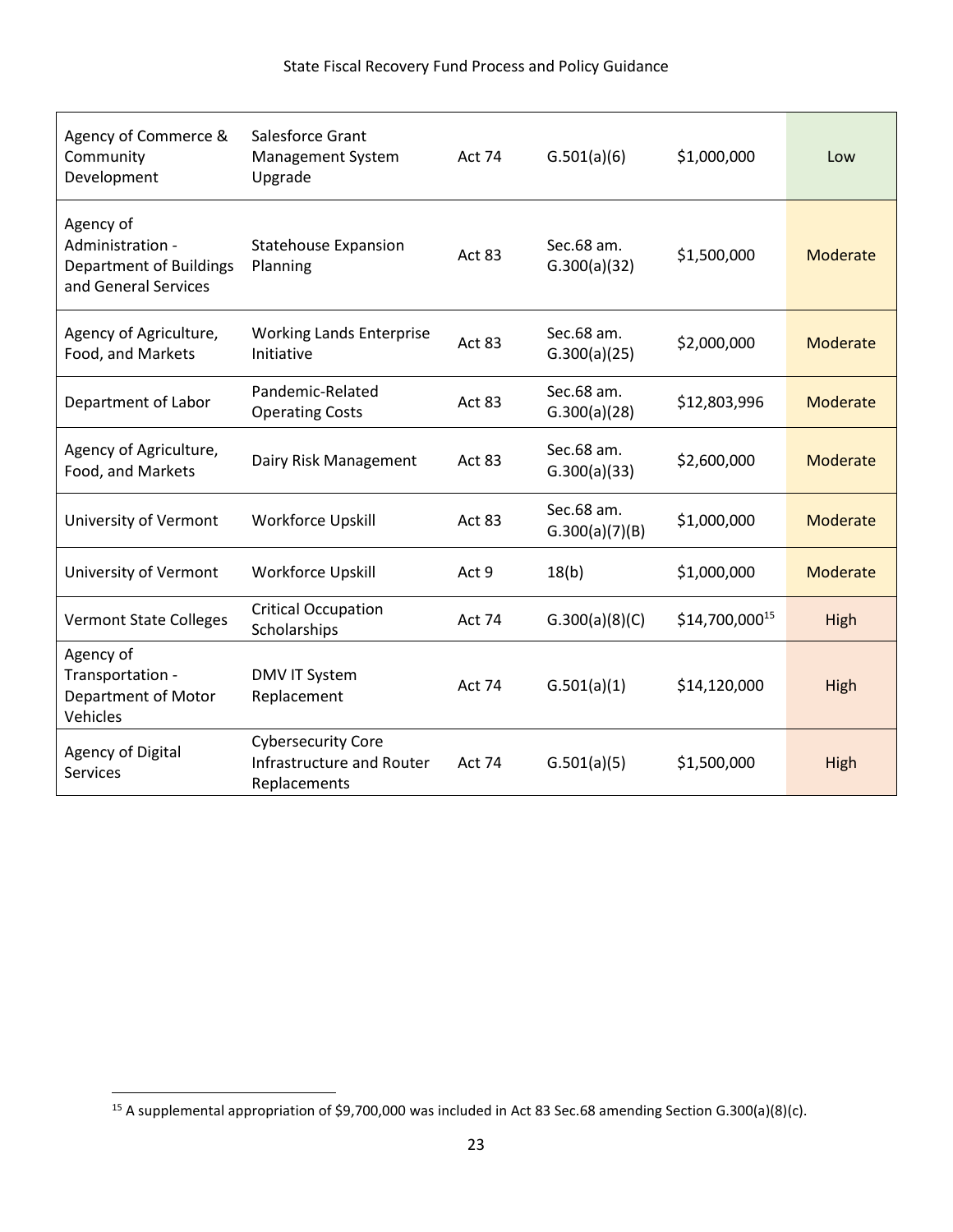## Appendix 2 - Expenditure Categories

<span id="page-23-0"></span>The Expenditure Categories (EC) listed below will be provided to Agencies and Departments in their AOA Response Memo. The term "Expenditure Category" refers to the detailed level (e.g., 1.1 COVID-10 Vaccination). When referred to as a category (e.g., EC 1) it includes all Expenditure Categories within that level. The ECs have been updated to reflect the expanded list under the final rule. Please refer to the end of Appendix 2 for more information on reporting of Project Demographic Distribution and Use of Evidence.

## **1. Public Health**

## **COVID-19 Mitigation & Prevention**

- 1.1 COVID-19 Vaccination ^
- 1.2 COVID-19 Testing ^
- 1.3 COVID-19 Contact Tracing
- 1.4 Prevention in Congregate Settings (Nursing Homes, Prisons/Jails, Dense Work Sites, Schools, etc.) \*^
- 1.5 Personal Protective Equipment ^
- 1.6 Medical Expenses (including Alternative Care Facilities) ^
- 1.7 Other COVID-19 Public Health Expenses (including Communications, Enforcement, Isolation/Quarantine) ^
- 1.8 COVID-19 Assistance to Small Businesses ^
- 1.9 COVID 19 Assistance to Non-Profits ^
- 1.10 COVID-19 Aid to Impacted Industries ^

## **Community Violence Interventions**

1.11 Community Violence Interventions \*^

## **Behavioral Health**

- 1.12 Mental Health Services \*^
- 1.13 Substance Use Services \*^
- **Other**
- 1.14 Other Public Health Services^

## **2. Negative Economic Impacts**

## **Assistance to Households**

- 2.1 Household Assistance: Food Programs\* ^
- 2.2 Household Assistance: Rent, Mortgage, and Utility Aid\* ^
- 2.3 Household Assistance: Cash Transfers\* ^
- 2.4 Household Assistance: Internet Access Programs\* ^
- 2.5 Household Assistance: Paid Sick and Medical Leave ^
- 2.6 Household Assistance: Health Insurance\* ^
- 2.7 Household Assistance: Services for Un/Unbanked\*^
- 2.8 Household Assistance: Survivor's Benefits^
- 2.9 Unemployment Benefits or Cash Assistance to Unemployed Workers\*^
- 2.10 Assistance to Unemployed or Underemployed Workers (e.g., job training, subsidized employment, employment supports or incentives) \*^
- 2.11 Healthy Childhood Environments: Child Care\*^
- 2.12 Healthy Childhood Environments: Home Visiting\*^
- 2.13 Healthy Childhood Environments: Services to Foster Youth or Families Involved in Child Welfare System\*^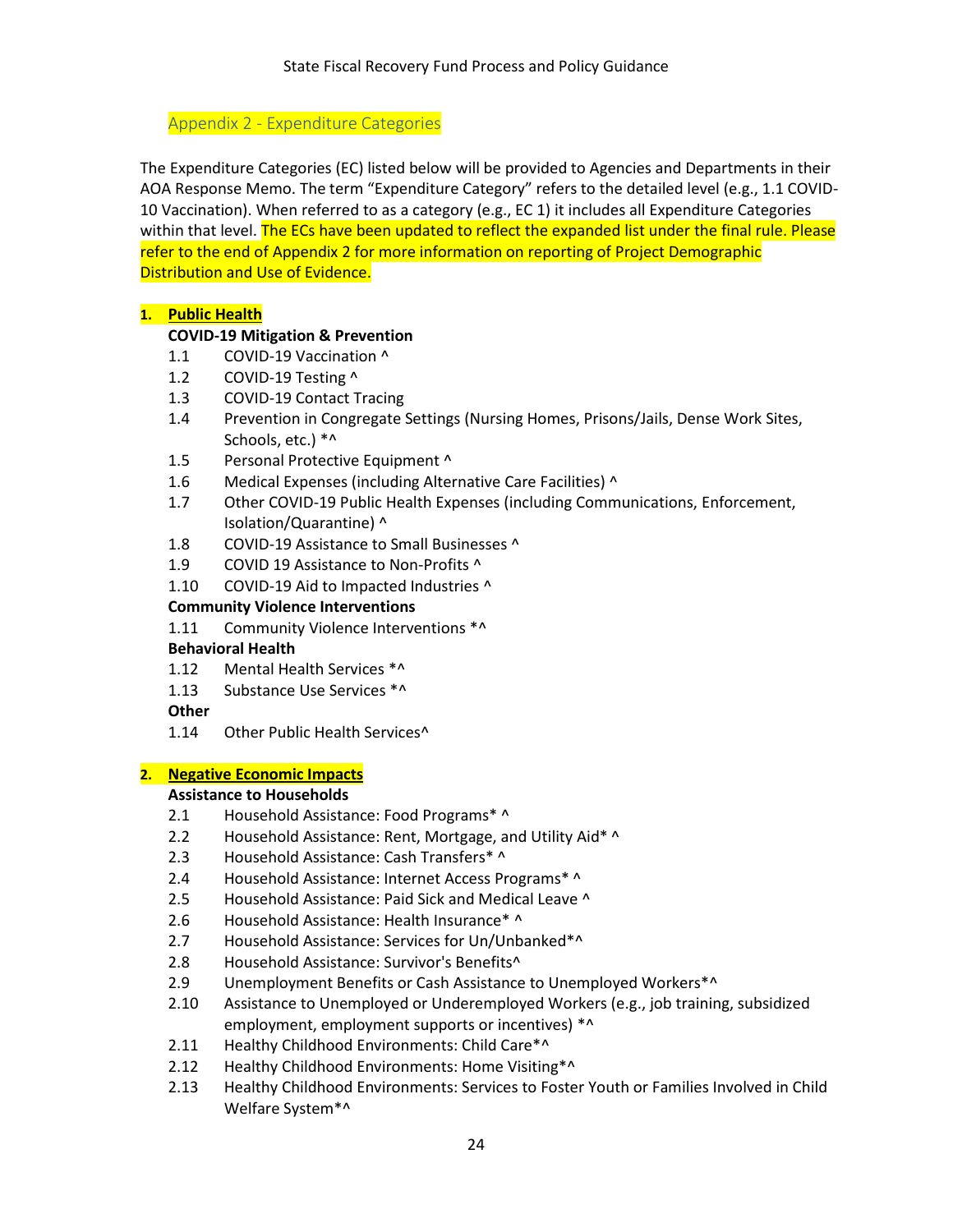- 2.14 Healthy Childhood Environments: Early Learning\*^
- 2.15 Long-term Housing Security: Affordable Housing\*^
- 2.16 Long-term Housing Security: Services for Unhoused Persons\*^
- 2.17 Housing Support: Housing Vouchers and Relocation Assistance for Disproportionately Impacted Communities\*^
- 2.18 Housing Support: Other Housing Assistance\*^
- 2.19 Social Determinants of Health: Community Health Workers or Benefits Navigators\*^
- 2.20 Social Determinants of Health: Lead Remediation\*^
- 2.21 Medical Facilities for Disproportionately Impacted Communities<sup>^</sup>
- 2.22 Strong Healthy Communities: Neighborhood Features that Promote Health and Safety^
- 2.23 Strong Healthy Communities: Demolition and Rehabilitation of Properties^
- 2.24 Addressing Educational Disparities: Aid to High-Poverty Districts<sup>^</sup>
- 2.25 Addressing Educational Disparities: Academic, Social, and Emotional Services\*^
- 2.26 Addressing Educational Disparities: Mental Health Services\*^
- 2.27 Addressing Impacts of Lost Instructional Time^
- 2.28 Contributions to UI Trust Funds^

## **Assistance to Small Businesses**

- 2.29 Loans or Grants to Mitigate Financial Hardship^
- 2.30 Technical Assistance, Counseling, or Business Planning\*^
- 2.31 Rehabilitation of Commercial Properties or Other Improvements^
- 2.32 Business Incubators and Start-Up or Expansion Assistance\*^
- 2.33 Enhanced Support to Microbusinesses\*^

## **Assistance to Non-Profits**

2.34 Assistance to Impacted Nonprofit Organizations (Impacted or Disproportionately Impacted) ^

## **Aid to Impacted Industries**

- 2.35 Aid to Tourism, Travel, or Hospitality<sup>^</sup>
- 2.36 Aid to Other Impacted Industries^

## **Other**

2.37 Economic Impact Assistance: Other\*^

## **3. Public Health- Negative Economic Impact: Public Sector Capacity**

## **General Provisions**

- 3.1 Public Sector Workforce: Payroll and Benefits for Public Health, Public Safety, or Human Services Workers
- 3.2 Public Sector Workforce: Rehiring Public Sector Staff
- 3.3 Public Sector Workforce: Other
- 3.4 Public Sector Capacity: Effective Service Delivery
- 3.5 Public Sector Capacity: Administrative Needs

## **4. Premium Pay**

- 4.1 Public Sector Employees
- 4.2 Private Sector: Grants to Other Employers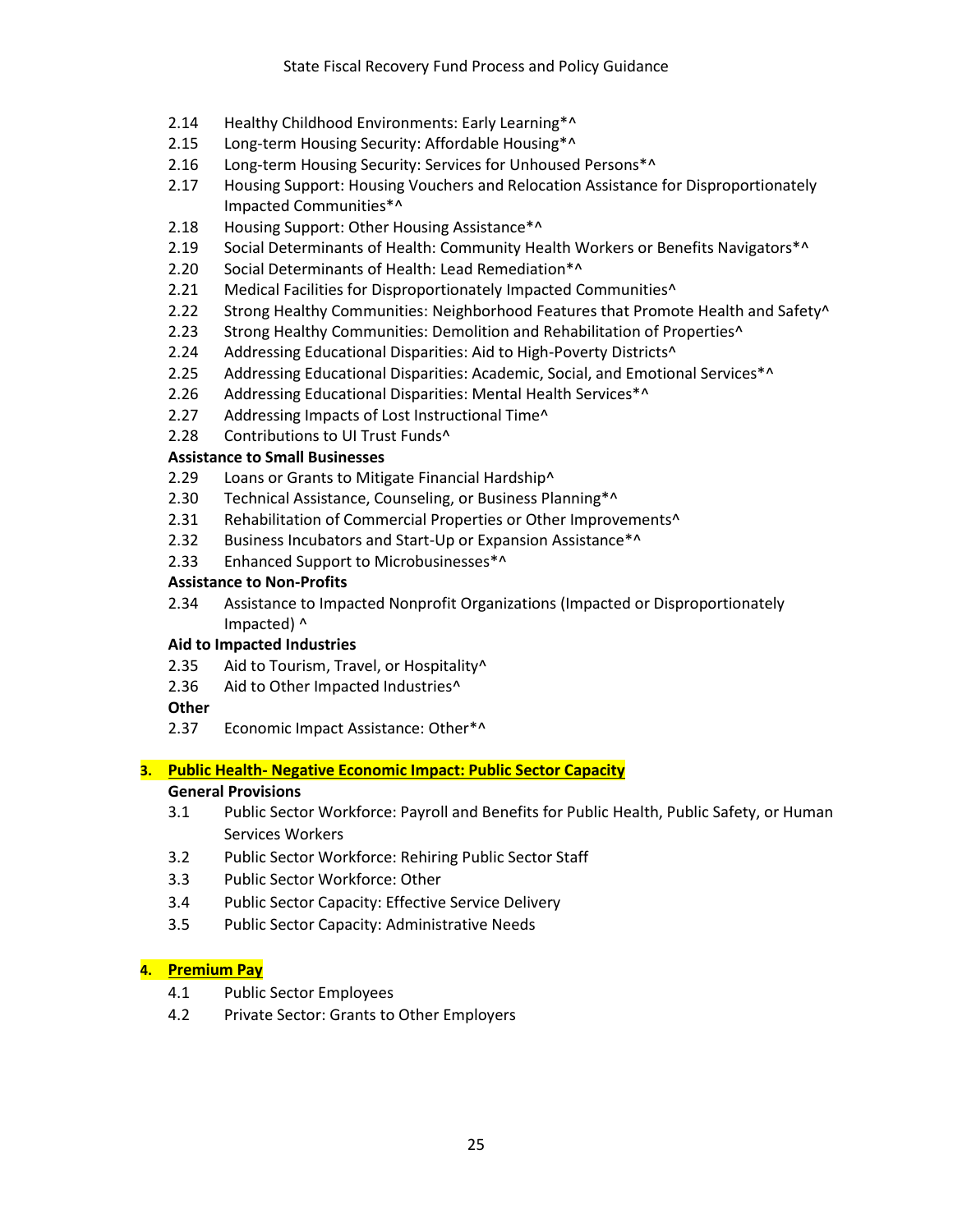## **5. Infrastructure**

#### **Water and Sewer<sup>16</sup>**

- 5.1 Clean Water: Centralized Wastewater Treatment
- 5.2 Clean Water: Centralized Wastewater Collection and Conveyance
- 5.3 Clean Water: Decentralized Wastewater
- 5.4 Clean Water: Combined Sewer Overflows
- 5.5 Clean Water: Other Sewer Infrastructure
- 5.6 Clean Water: Stormwater
- 5.7 Clean Water: Energy Conservation
- 5.8 Clean Water: Water Conservation
- 5.9 Clean Water: Nonpoint Source
- 5.10 Drinking water: Treatment
- 5.11 Drinking water: Transmission & Distribution
- 5.12 Drinking water: Lead Remediation, including in Schools and Daycares
- 5.13 Drinking water: Source
- 5.14 Drinking water: Storage
- 5.15 Drinking water: Other water infrastructure
- 5.16 Water and Sewer: Private Wells
- 5.17 Water and Sewer: IIJA Bureau of Reclamation Match
- 5.18 Water and Sewer: Other

## **Broadband**

- 5.19 Broadband: "Last Mile" projects
- 5.20 Broadband: IIJA Match
- 5.21 Broadband: Other projects

## **6. Revenue Replacement**

- 6.1 Provision of Government Services
- 6.2 Non-federal Match for Other Federal Programs

## **7. Administrative Expenses**

- 7.1 Administrative Expenses
- 7.2 Transfers to Other Units of Government

**^**Denotes areas where agencies and departments must report on Project Demographic Distribution. For projects with the designated ECs (EC 1.1-2.37), recipients will be asked to respond to the following questions on the quarterly Project and Expenditure Reporting tool:

• What Impacted and/or Disproportionally Impacted population does this project primarily serve? Please select the population primarily served.

For "drinking water" expenditure category definitions, please see: [https://www.epa.gov/sites/default/files/2017-](https://www.epa.gov/sites/default/files/2017-06/documents/dwsrf_eligibility_handbook_june_13_2017_updated_508_version.pdf) [06/documents/dwsrf\\_eligibility\\_handbook\\_june\\_13\\_2017\\_updated\\_508\\_version.pdf](https://www.epa.gov/sites/default/files/2017-06/documents/dwsrf_eligibility_handbook_june_13_2017_updated_508_version.pdf)

<sup>&</sup>lt;sup>16</sup> Definitions for water and sewer Expenditure Categories can be found in the EPA's handbooks. For "clean water" expenditure category definitions, please see: <https://www.epa.gov/sites/production/files/2018-03/documents/cwdefinitions.pdf>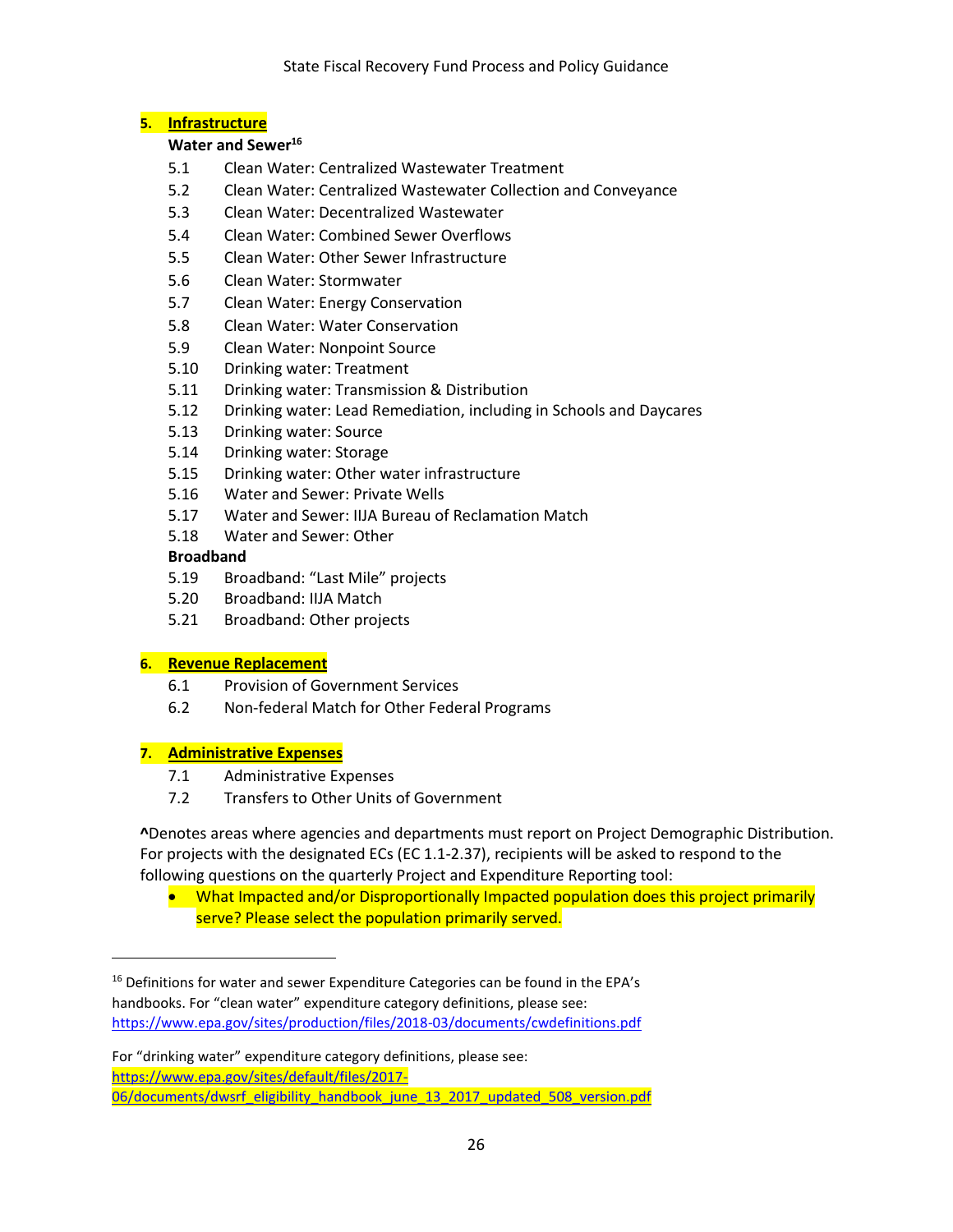• If this project primarily serves more than one Impacted and/or Disproportionately Impacted population, please select up to two additional populations served

**\***Denotes areas where agencies and departments must identify the amount of the total funds that are allocated to evidence-based interventions. For projects with the designated ECs, recipients will be asked to respond to the following prompts on the quarterly Project and Expenditure Reporting tool:

- The dollar amount of the total project spending that is allocated towards evidencebased interventions
- Indicate if a program evaluation of the project is being conducted

In addition to the quarterly Project and Expenditure reporting, agencies and departments will provide information on SFR funds that are being used for evidence-based interventions and/or being evaluated through rigorous program evaluations designed to build evidence through the annual Recovery Plan Performance Report. Treasury encourages recipients to invest SFR funds in evidencebased interventions, but based on guidance as of April 2022, there are no targets or required amounts specified to be spent on evidence-based interventions. For SFR purposes, evidence-based<sup>17</sup> refers to interventions with strong or moderate evidence. Appendix 2 of the SLFRF Compliance and Reporting Guidance (page 40) describes Treasury's definitions for strong, moderate, and preliminary evidence.

Agencies and departments are exempt from reporting on evidence-based interventions in cases where a program evaluation is being conducted. In such cases where a program evaluation is being conducted, in lieu of reporting the amount of spending on evidence-based interventions, agencies/departments must describe the evaluation design including whether it is a randomized or quasi-experimental design; the key research questions being evaluated; whether the study has sufficient statistical power to disaggregate outcomes by demographics; and the timeframe for the completion of the evaluation. For more information on program evaluation and use of evidence, please see pages 31-32 of the SLFRF Compliance and Reporting Guidance for reporting under the annual Recovery Plan Performance report.

<sup>&</sup>lt;sup>17</sup> For investments in educational services, "evidence-based", consistent with the American Rescue Plan Act, has the meaning in section 8101(21) of the Elementary and Secondary Education Act of 1965, as amended (20 U.S.C. 6301 et seq.). Please see page 16 of this [Frequently Asked Questions resource](https://oese.ed.gov/files/2021/05/ESSER.GEER_.FAQs_5.26.21_745AM_FINALb0cd6833f6f46e03ba2d97d30aff953260028045f9ef3b18ea602db4b32b1d99.pdf) on the Department of Education's Elementary and Secondary School Emergency Relief Programs and Governor's Emergency Education Relief Programs for more information.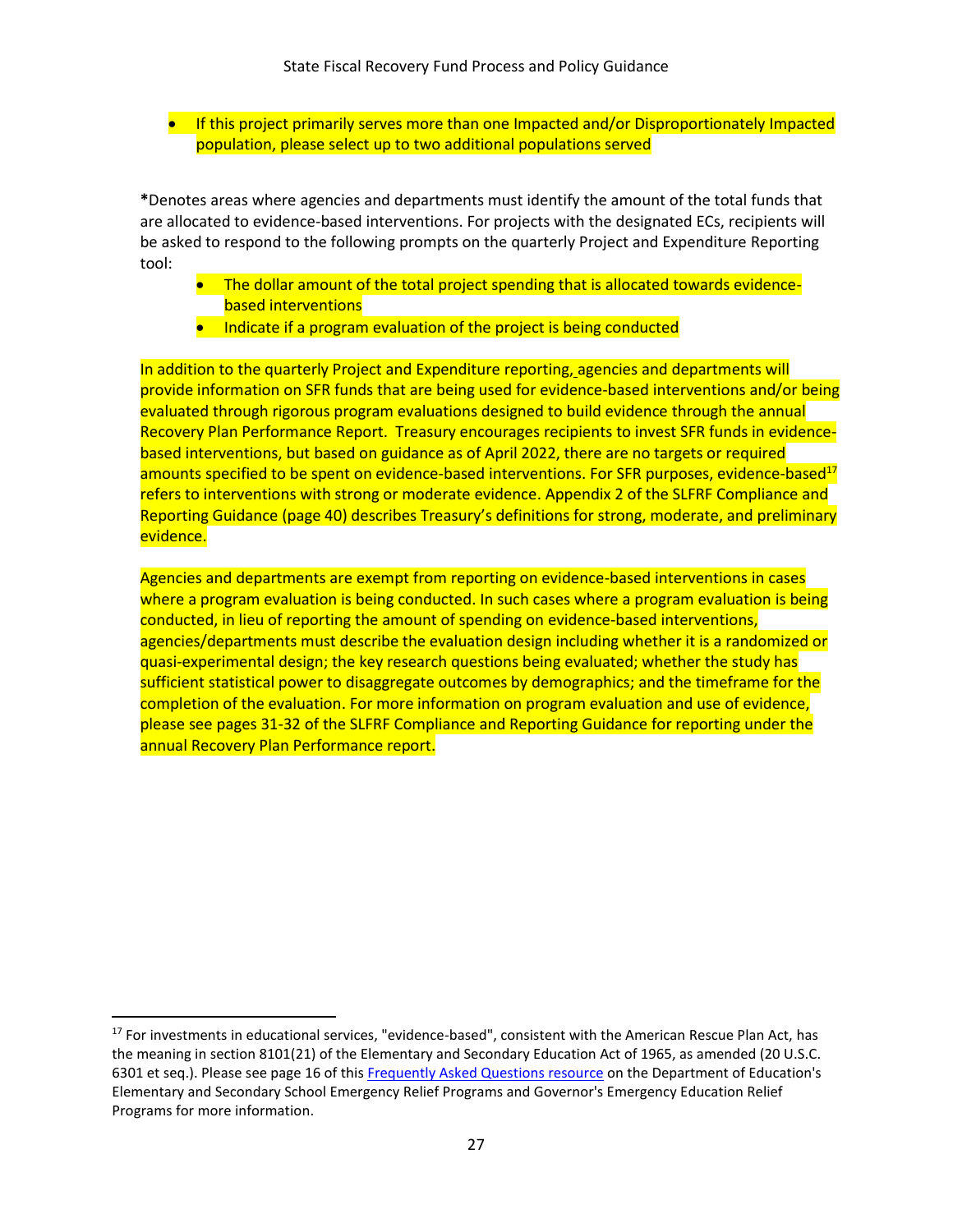## <span id="page-27-0"></span>Appendix 3 - Required Data for the Project and Expenditure Report

## **Required Programmatic Data for Non-Infrastructure Projects**

For projects assigned to the following Expenditure Categories, the information listed must be provided in each report.<sup>18</sup>

## 1. Public Health and Negative Economic Impact (EC 1.1-3.5)

- Brief description of structure and objectives of assistance program(s), including public health or negative economic impact experienced
- Brief description of how a recipient's response is related and reasonably and proportional to a public health or negative economic impact of COVID-19

Note: The final rule presumes that all enumerated eligible uses for programs and services, including COVID-19 mitigation and prevention programs and services, are reasonably proportional responses to the harm identified unless a response is grossly disproportionate to the type or extent of harm experienced. Between these two fields above, recipients should provide enough information to identify the type of enumerated eligible use being provided within the EC, the public health or economic impact experienced, who the program and/or service is being provided to, and what services are being provided. For enumerated eligible uses, recipients are not required to provide substantive documentation that the response is related and reasonably proportional in the Project and Expenditure Report.

## 2. Capital Expenditures (EC 1.1-3.5)

- Does this project include a capital expenditure?
- Total expected capital expenditure, including pre-development costs, if applicable
- Type of capital expenditure, based on the enumerated uses listed on pages 23-24 of the [SLFRF](https://home.treasury.gov/system/files/136/SLFRF-Compliance-and-Reporting-Guidance.pdf) Compliance and Reporting Guidance
- For projects with total expected capital expenditures for an enumerated eligible use of \$10 million or more, as well as projects with total expected capital expenditures for an "other" use of \$1 million or more, a written justification should be provided
- For projects with total expected capital expenditures of over \$10 million, labor reporting should be provided as outlined for infrastructure projects on pages 26 and 27 of the [SLFRF](https://home.treasury.gov/system/files/136/SLFRF-Compliance-and-Reporting-Guidance.pdf) Compliance and Reporting Guidance (also outlined under the Required Programmatic Data for Infrastructure Projects (EC 5) section below)

## 3. Use of Evidence (for projects assigned to ECs listed with an asterisk in *Appendix 2)*

- The dollar amount of the total project spending that is allocated towards evidencebased interventions
- Indicate if a program evaluation of the project is being conducted

## 4. Assistance to Small Businesses (EC 1.8, 2.29-2.33):

• Number of small businesses served (by program if recipient establishes multiple separate small businesses assistance programs)

<sup>&</sup>lt;sup>18</sup> Coronavirus State and Local Fiscal Recovery Funds Guidance on Recipient Compliance and Reporting [Responsibilities](https://home.treasury.gov/system/files/136/SLFRF-Compliance-and-Reporting-Guidance.pdf) (p. 23-28)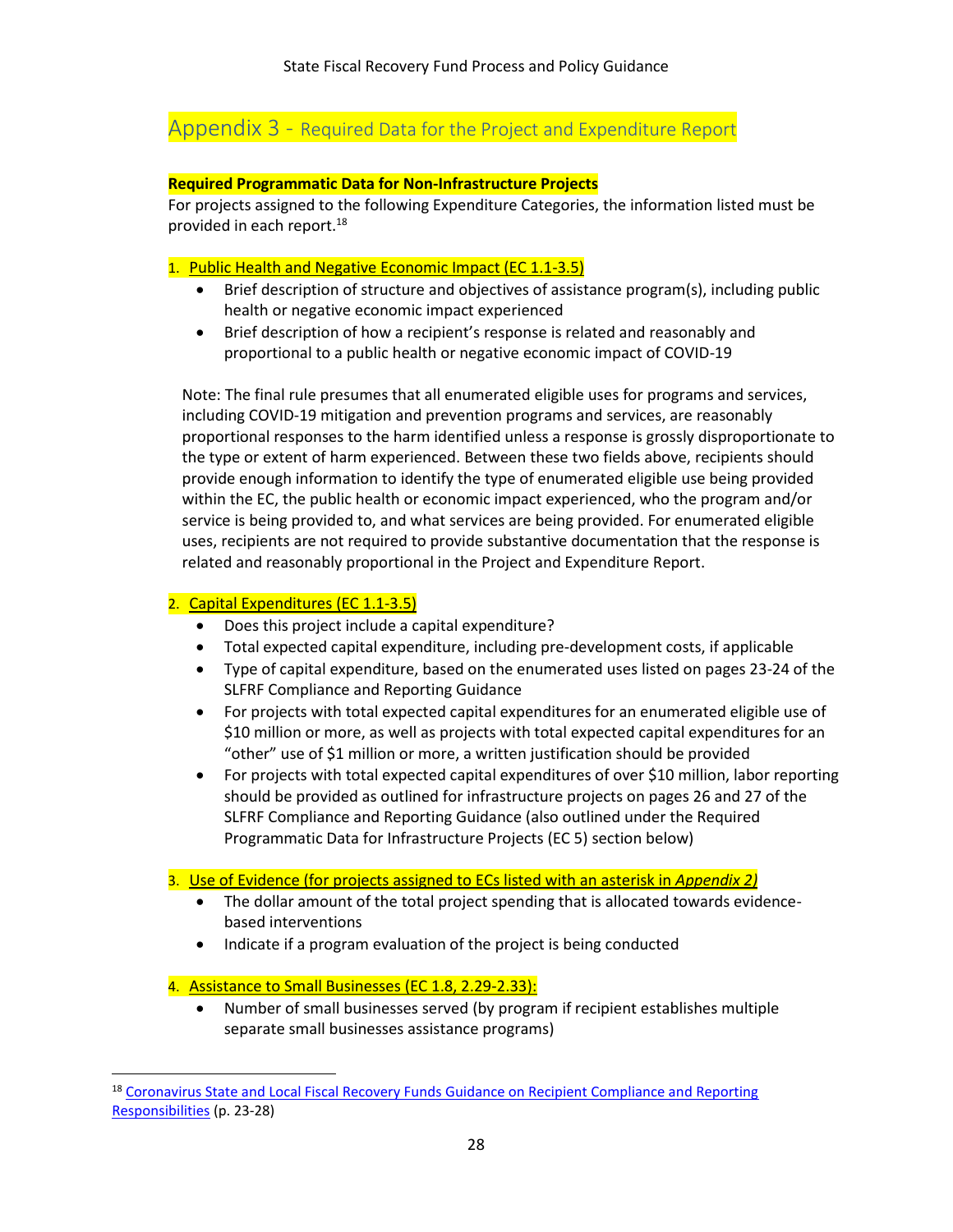## 5. Assistance to Non-profits (EC 1.9, 2.34):

• Number of non-profits served (by program if recipient establishes multiple separate nonprofit assistance programs)

## 6. Household Assistance (EC 2.1-2.8):

- Number of households served (by program if recipient establishes multiple separate household assistance programs)
- 7. Education Assistance (EC 2.14, 2.24-2.27):
	- The National Center for Education Statistics ("NCES") School ID or NCES District ID. List the School District if all schools within the school district received some funds. If not all schools within the school district received funds, list the School ID of the schools that received funds. These can allow evaluators to link data from the NCES to look at schoollevel demographics and, eventually, student performance.<sup>19</sup>

## 8. Aid to Travel, Tourism, and Hospitality or Other Impacted Industries (EC 1.10, 2.35-2.36):

- If aid is provided to industries other than travel, tourism, and hospitality (EC 2.36), please describe if the industry experienced at least 8 percent employment loss from pre-pandemic levels, or the industry is experiencing comparable or worse economic impacts as the national tourism, travel, and hospitality industries as of the date of the Final Rule, and rationale for providing aide to the industry.<sup>20</sup>
- For each subaward:
	- o Sector of employer (Note: additional detail, including list of sectors, to be provided in the user guide)
	- o Purpose of funds (e.g., payroll support, safety measure implementation)
- 9. Public Sector Workforce: Payroll and Benefits for Public Health, Public Safety, or Human Services Workers (EC 3.1):
	- Number of government FTEs responding to COVID-19 supported under this authority

## 10.Public Sector Workforce: Rehiring Public Sector Staff (EC 3.2):

• Number of FTEs rehired by governments under this authority

## 11. Premium Pay (both Public Sector EC 4.1 and Private Sector EC 4.2):

- List of sectors designated as critical to protecting the health and well-being of residents by the chief executive of the jurisdiction, if beyond those included in the final rule
- Number of workers to be served
- Employer sector for all subawards to third-party employers (i.e., employers other than the State, local, or Tribal government)
- Number of workers to be served with premium pay in K-12 schools
- For groups of workers (e.g., an operating unit, a classification of worker, etc.) or, to the extent applicable, individual workers, that do not meet **one** of the following criteria, recipient must submit a written justification to Treasury describing how the premium

<sup>19</sup> For more information on NCES identification numbers see https://nces.ed.gov/ccd/districtsearch/ (districts) and https://nces.ed.gov/ccd/schoolsearch/ (schools).

<sup>&</sup>lt;sup>20</sup> [Project and Expenditure Report User Guide](https://home.treasury.gov/system/files/136/April-2022-PE-Report-User-Guide.pdf) - April 22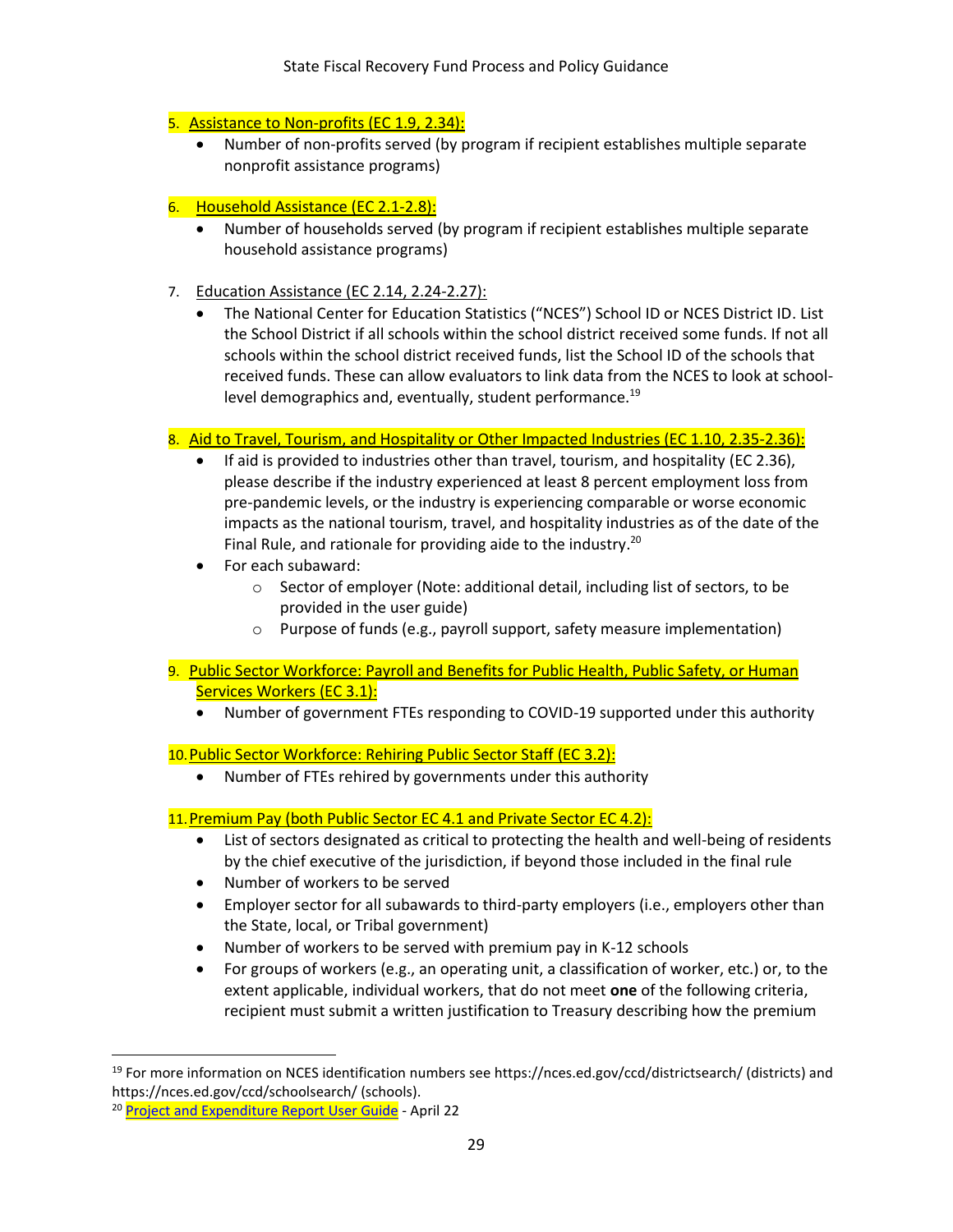pay or grant is responsive to workers performing essential work during the public health emergency:

- $\circ$  the eligible worker(s) receiving premium pay is earning (with the premium included) below 150 percent of their residing state or county's average annual wage for all occupations, as defined by the Bureau of Labor Statistics Occupational Employment and Wage Statistics; whichever is higher, on an annual basis **or**
- $\circ$  the eligible worker(s) receiving premium pay is not exempt from the Fair Labor Standards Act overtime provisions.
- A **brief written narrative** justification describes how the premium pay or grant is responsive to workers performing essential work during the public health emergency. This could include a description of the essential workers' duties, health or financial risks faced due to COVID-19, and why the recipient government determined that the premium pay was responsive to workers performing essential work during the pandemic. This description should not include personally identifiable information; when addressing individual workers, recipients should be careful not to include this information. Recipients may consider describing the workers' occupations and duties in a general manner as necessary to protect privacy.

## **Required Programmatic Data for Infrastructure Projects (EC 5):**

Each project will be required to report the following expenditure:

## 1. All infrastructure projects (EC 5):

- Projected/actual construction start date (month/year)
- Projected/actual initiation of operations date (month/year)
- Location type and location details (for broadband projects, there will be a field for upload of a geo location data file, including latitude and longitude).
- For projects over \$10 million (based on expected total cost):
	- a. A recipient may provide a certification that, for the relevant project, all laborers and mechanics employed by contractors and subcontractors in the performance of such project are paid wages at rates not less than those prevailing, as determined by the U.S. Secretary of Labor in accordance with subchapter IV of chapter 31 of title 40, United States Code (commonly known as the "Davis-Bacon Act"), for the corresponding classes of laborers and mechanics employed on projects of a character similar to the contract work in the civil subdivision of the State (or the District of Columbia) in which the work is to be performed, or by the appropriate State entity pursuant to a corollary State prevailing-wage-inconstruction law (commonly known as "baby Davis-Bacon Acts"). If such certification is not provided, a recipient must provide a project employment and local impact report detailing:
		- The number of employees of contractors and sub-contractors working on the project;
		- The number of employees on the project hired directly and hired through a third party;
		- The wages and benefits of workers on the project by classification; and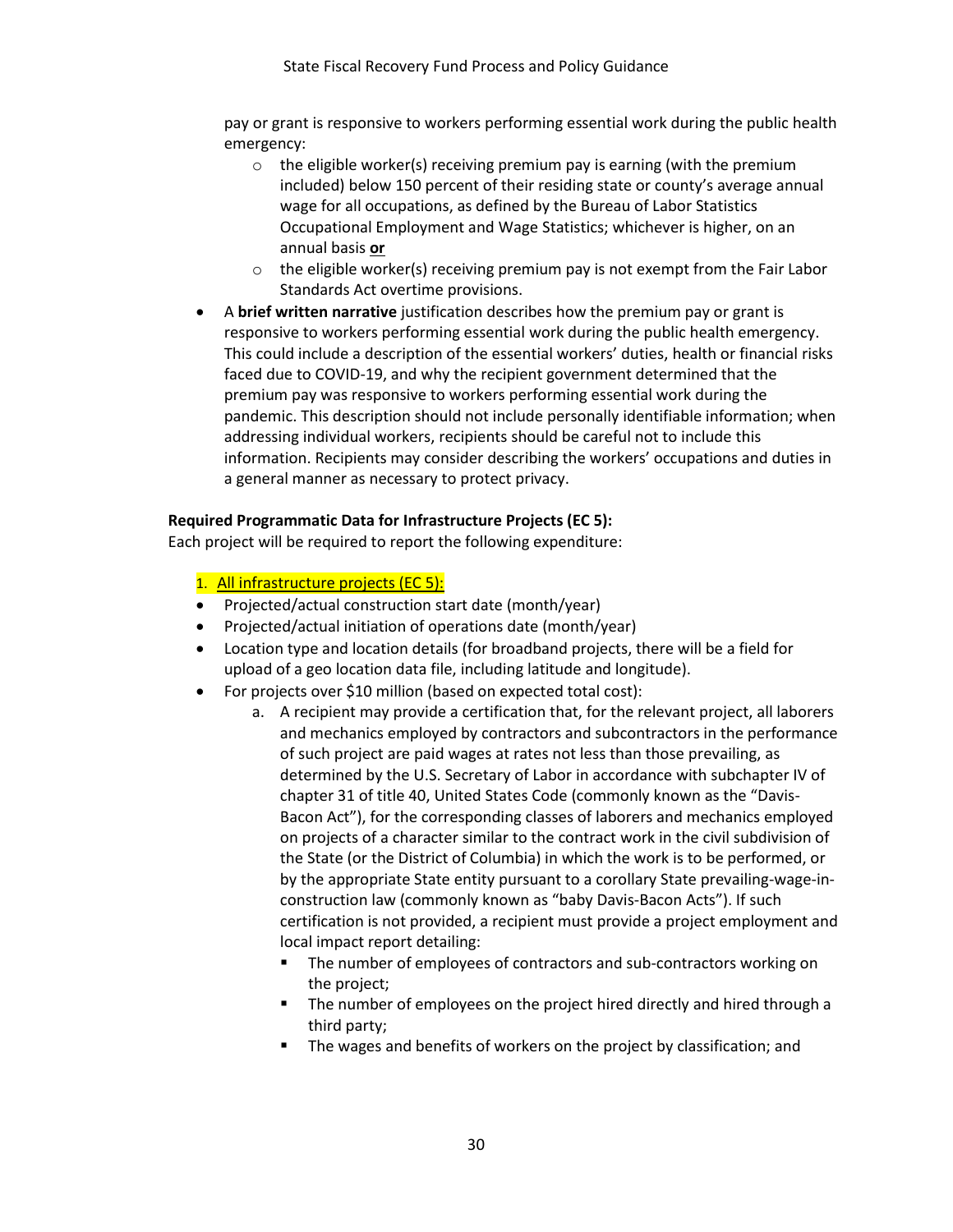State Fiscal Recovery Fund Process and Policy Guidance

- **■** Whether those wages are at rates less than those prevailing.<sup>21</sup>
- Recipients must maintain sufficient records to substantiate this information upon request.
- b. A recipient may provide a certification that a project includes a project labor agreement, meaning a pre-hire collective bargaining agreement consistent with section 8(f) of the National Labor Relations Act (29 U.S.C. 158(f)). If the recipient does not provide such certification, the recipient must provide a project workforce continuity plan, detailing:
	- How the recipient will ensure the project has ready access to a sufficient supply of appropriately skilled and unskilled labor to ensure high-quality construction throughout the life of the project, including a description of any required professional certifications and/or in-house training;
	- How the recipient will minimize risks of labor disputes and disruptions that would jeopardize timeliness and cost-effectiveness of the project;
	- How the recipient will provide a safe and healthy workplace that avoids delays and costs associated with workplace illnesses, injuries, and fatalities, including descriptions of safety training, certification, and/or licensure requirements for all relevant workers (e.g., OSHA 10, OSHA 30);
	- Whether workers on the project will receive wages and benefits that will secure an appropriately skilled workforce in the context of the local or regional labor market; **and**
	- Whether the project has completed a project labor agreement.
- c. Whether the project prioritizes local hires.
- d. Whether the project has a Community Benefit Agreement, with a description of any such agreement.

For all projects listed under the Water, Sewer, and Broadband Expenditure Categories, more detailed project-level information is required as follows:

2. Water and sewer projects (EC 5.1-5.18):

- National Pollutant Discharge Elimination System (NPDES) Permit Number (if applicable; for projects aligned with the Clean Water State Revolving Fund)
- Public Water System (PWS) ID number (if applicable; for projects aligned with the Drinking Water State Revolving Fund)
- Median Household Income of Services Area
- Lowest Quintile Income of the service area
	- For median income and lowest quintile income of Census Tracts and other geographic areas, recipients should refer to the most recent American Community Survey 5-year estimates available through the Census website.<sup>22</sup>

<sup>&</sup>lt;sup>21</sup> As determined by the U.S. Secretary of Labor in accordance with subchapter IV of chapter 31 of title 40, United States Code (commonly known as the "Davis-Bacon Act"), for the corresponding classes of laborers and mechanics employed on projects of a character similar to the contract work in the civil subdivision of the State (or the District of Columbia) in which the work is to be performed.

<sup>&</sup>lt;sup>22</sup> [Project and Expenditure Report User Guide](https://home.treasury.gov/system/files/136/April-2022-PE-Report-User-Guide.pdf) - April 22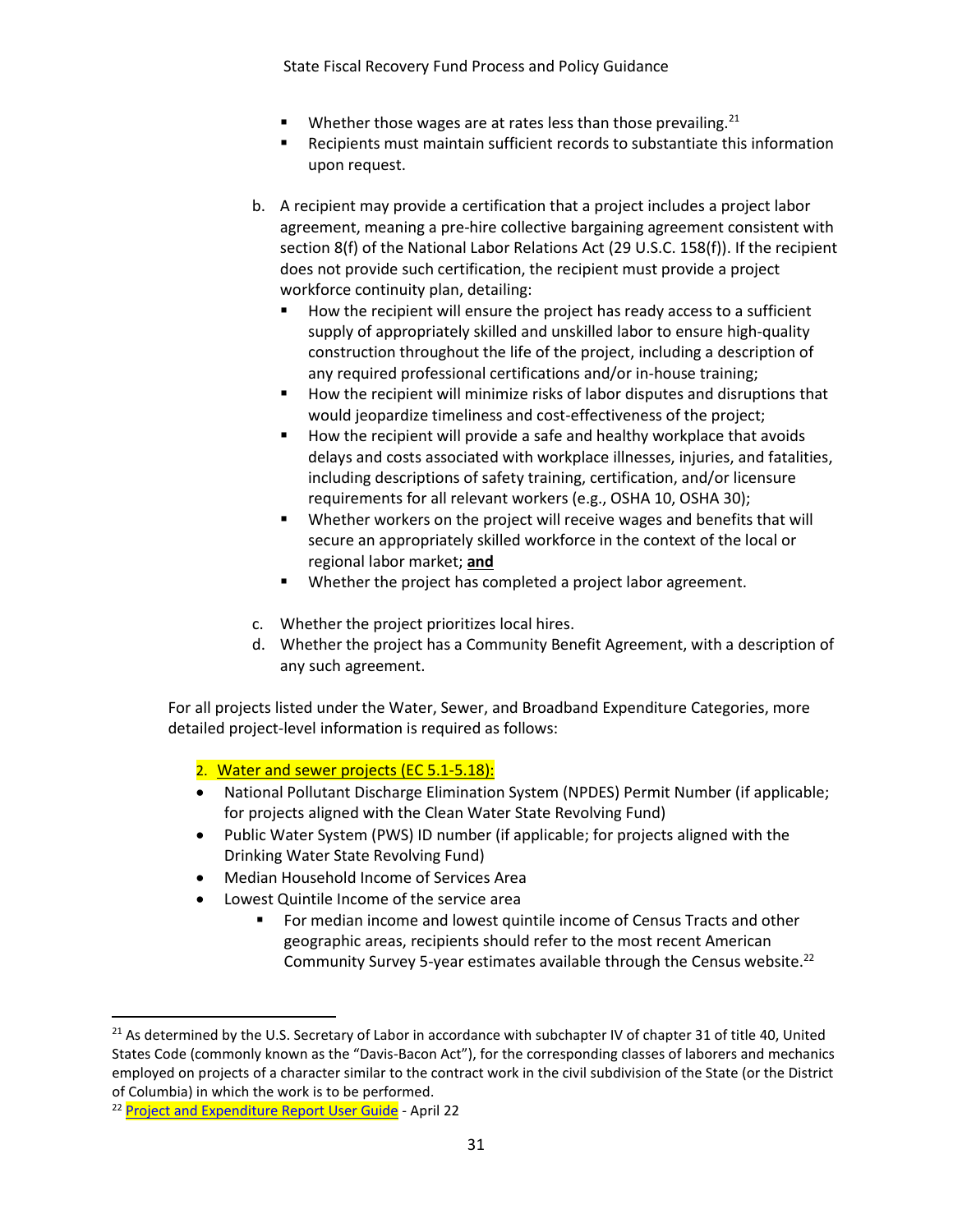## 3. Broadband projects (EC 5.19-5.21):

- Confirm that the project is designed to, upon completion, reliably meet or exceed symmetrical 100 Mbps download and upload speeds. If the project is not designed to reliably meet or exceed symmetrical 100 Mbps download and upload speeds, explain why not. Confirm that the project is designed to, upon completion, meet or exceed symmetrical 100 Mbps download speed and between at least 20 Mbps and 100 Mbps upload speed, and be scalable to a minimum of 100 Mbps download speed and 100 Mbps upload speed.
- Please note: additional programmatic data will be required for broadband projects beginning in July 2022 and will be defined in a subsequent version of the Reporting Guidance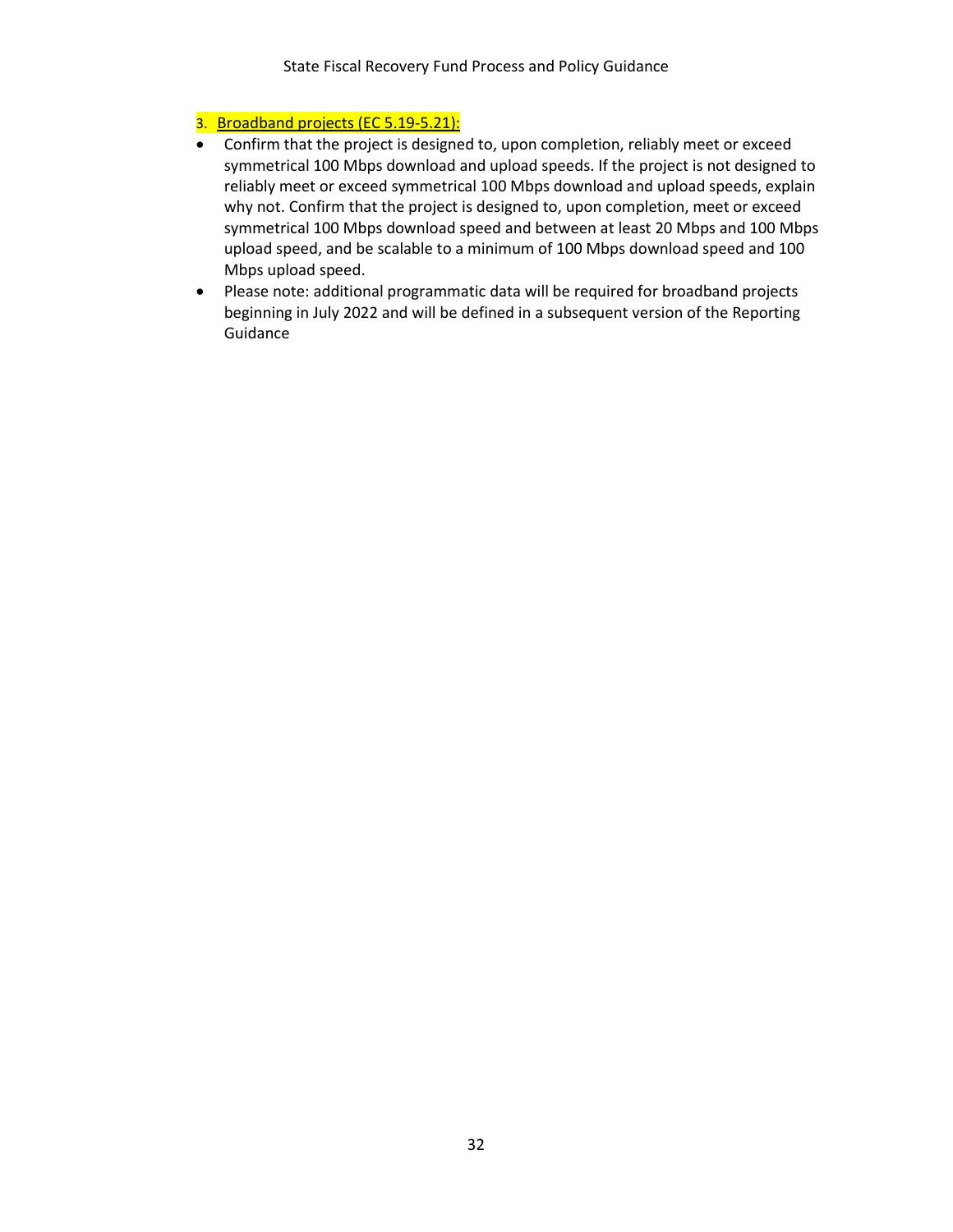## <span id="page-32-0"></span>Appendix 4 – Labor Requirements for SFR Construction Projects

## **State Prevailing Wage Requirements (projects with SFR funding of \$200,000 or more)**

Vermont Act 83, Section 71a outlines prevailing wage requirements for all contracts awarded for maintenance, construction, or improvement projects receiving \$200,000 or more in SFR funding.

State agencies and departments should refer to th[e Buildings and General Services website](https://nam10.safelinks.protection.outlook.com/?url=https%3A%2F%2Fbgs.vermont.gov%2Fpurchasing-contracting%2Fforms&data=05%7C01%7Ckinan%40guidehouse.com%7Cc6f1bf9ef944461dd8e108da3360f5ae%7C4ee48f43e15d4f4aad55d0990aac660e%7C0%7C0%7C637878788823931279%7CUnknown%7CTWFpbGZsb3d8eyJWIjoiMC4wLjAwMDAiLCJQIjoiV2luMzIiLCJBTiI6Ik1haWwiLCJXVCI6Mn0%3D%7C3000%7C%7C%7C&sdata=xSFPTQN9ct%2FLnoFy2QPSP1gMPYH7qsm%2BrRaY6SC9j9M%3D&reserved=0) for further details on navigating applicable state labor requirements for SFR construction projects. This page will be updated soon to provide guidance on the application of this state requirement.

## **Federal Requirements (for projects with an expected total cost above \$10,000,000)**

For all capital or infrastructure projects with an expected total cost over \$10 million, agencies and departments should ensure that the outlined labor requirements below are met for any grants, contracts, and subcontracts that are associated with these projects. (Note that "recipient," as used below, refers to the State agencies and departments that oversee the SFR infrastructure and capital projects subject to these requirements). Please refer to the [Buildings and General Services website](https://nam10.safelinks.protection.outlook.com/?url=https%3A%2F%2Fbgs.vermont.gov%2Fpurchasing-contracting%2Fforms&data=05%7C01%7Ckinan%40guidehouse.com%7Cc6f1bf9ef944461dd8e108da3360f5ae%7C4ee48f43e15d4f4aad55d0990aac660e%7C0%7C0%7C637878788823931279%7CUnknown%7CTWFpbGZsb3d8eyJWIjoiMC4wLjAwMDAiLCJQIjoiV2luMzIiLCJBTiI6Ik1haWwiLCJXVCI6Mn0%3D%7C3000%7C%7C%7C&sdata=xSFPTQN9ct%2FLnoFy2QPSP1gMPYH7qsm%2BrRaY6SC9j9M%3D&reserved=0) for updates on navigating the state and federal labor requirements for SFR construction projects.

## "For projects over \$10 million (based on expected total cost):

a. A recipient may provide a certification that, for the relevant project, all laborers and mechanics employed by contractors and subcontractors in the performance of such project are paid wages at rates not less than those prevailing, as determined by the U.S. Secretary of Labor in accordance with subchapter IV of chapter 31 of title 40, United States Code (commonly known as the "Davis-Bacon Act"), for the corresponding classes of laborers and mechanics employed on projects of a character similar to the contract work in the civil subdivision of the State (or the District of Columbia) in which the work is to be performed, or by the appropriate State entity pursuant to a corollary State prevailing-wage-inconstruction law (commonly known as "baby Davis-Bacon Acts"). **If such certification is not provided**, a recipient must provide a project employment and local impact report detailing:

- The number of employees of contractors and sub-contractors working on the project;
- The number of employees on the project hired directly and hired through a third party;
- The wages and benefits of workers on the project by classification; **and**
- Whether those wages are at rates less than those prevailing.<sup>23</sup> Recipients must maintain sufficient records to substantiate this information upon request.

b. A recipient may provide a certification that a project includes a project labor agreement, meaning a pre-hire collective bargaining agreement consistent with section 8(f) of the National Labor Relations Act

<sup>&</sup>lt;sup>23</sup> As determined by the U.S. Secretary of Labor in accordance with subchapter IV of chapter 31 of title 40, United States Code (commonly known as the "Davis-Bacon Act"), for the corresponding classes of laborers and mechanics employed on projects of a character similar to the contract work in the civil subdivision of the State (or the District of Columbia) in which the work is to be performed.